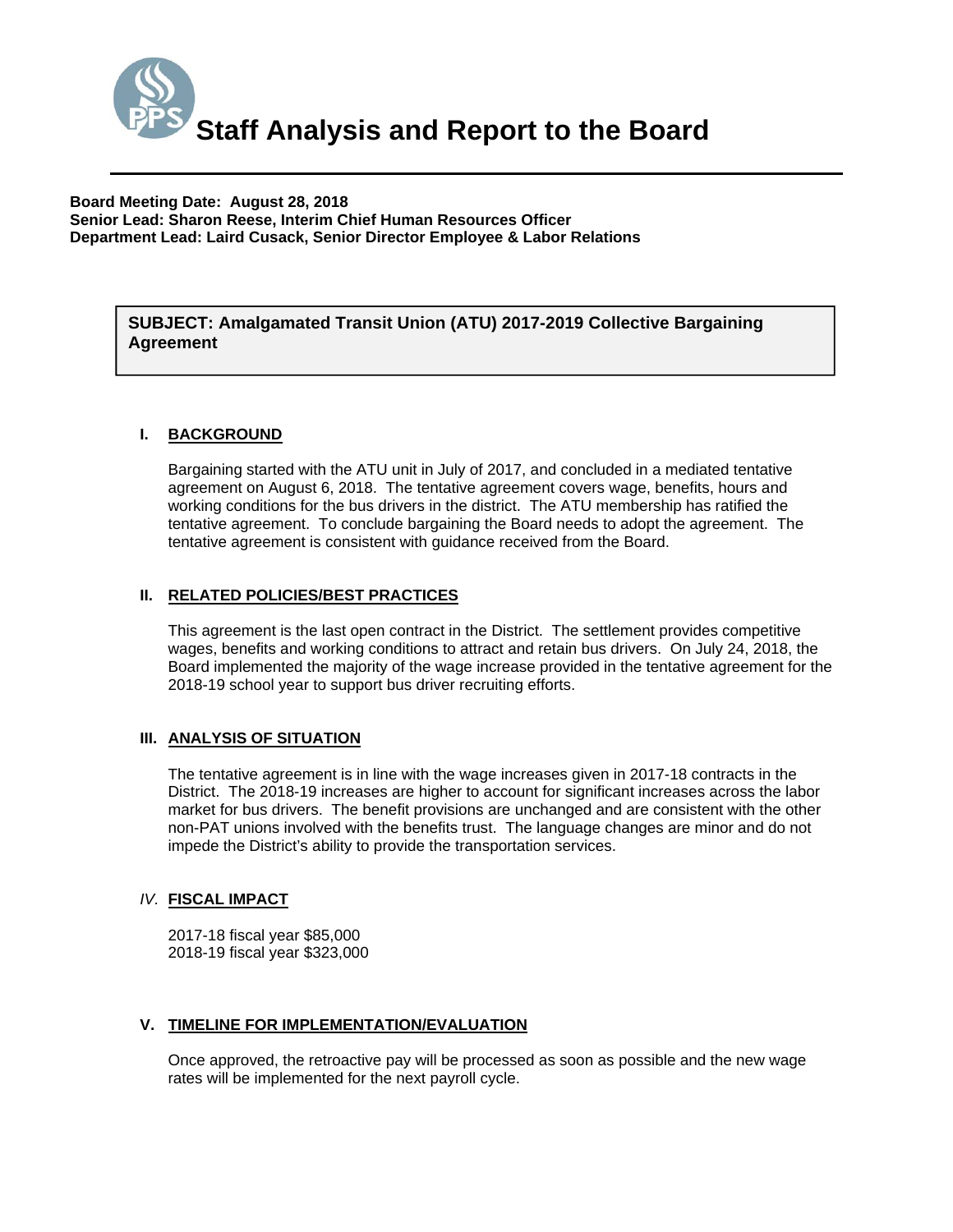## **VI. STAFF RECOMMENDATION**

Staff recommends the Board approve the Resolution for the Superintendent to enter into this agreement.

**VII. I have reviewed this staff report and concur with the recommendation to the Board.** 

**\_\_\_\_\_\_\_\_\_\_\_\_\_\_\_\_\_\_\_\_\_\_\_\_\_\_\_\_\_\_\_\_\_\_\_\_\_\_\_\_\_\_\_\_\_\_\_\_\_\_ \_\_\_\_\_\_\_\_\_\_\_\_\_\_\_\_\_\_\_\_\_\_\_** 

**Guadalupe Guerrero Date Superintendent Portland Public Schools** 

#### **ATTACHMENTS**

*(List all supporting documentation, including resolution, etc.)*  A. Resolution B. Contract

#### *PPS District Priorities FY 2018-19*

- *1. Set a clear Vision and Strategic Plan*
- *2. Create equitable opportunities and outcomes for all students*
- *3. Ensure systems and structures for performance*
- *4. Allocate budget, funding and resources to achieve desired outcomes*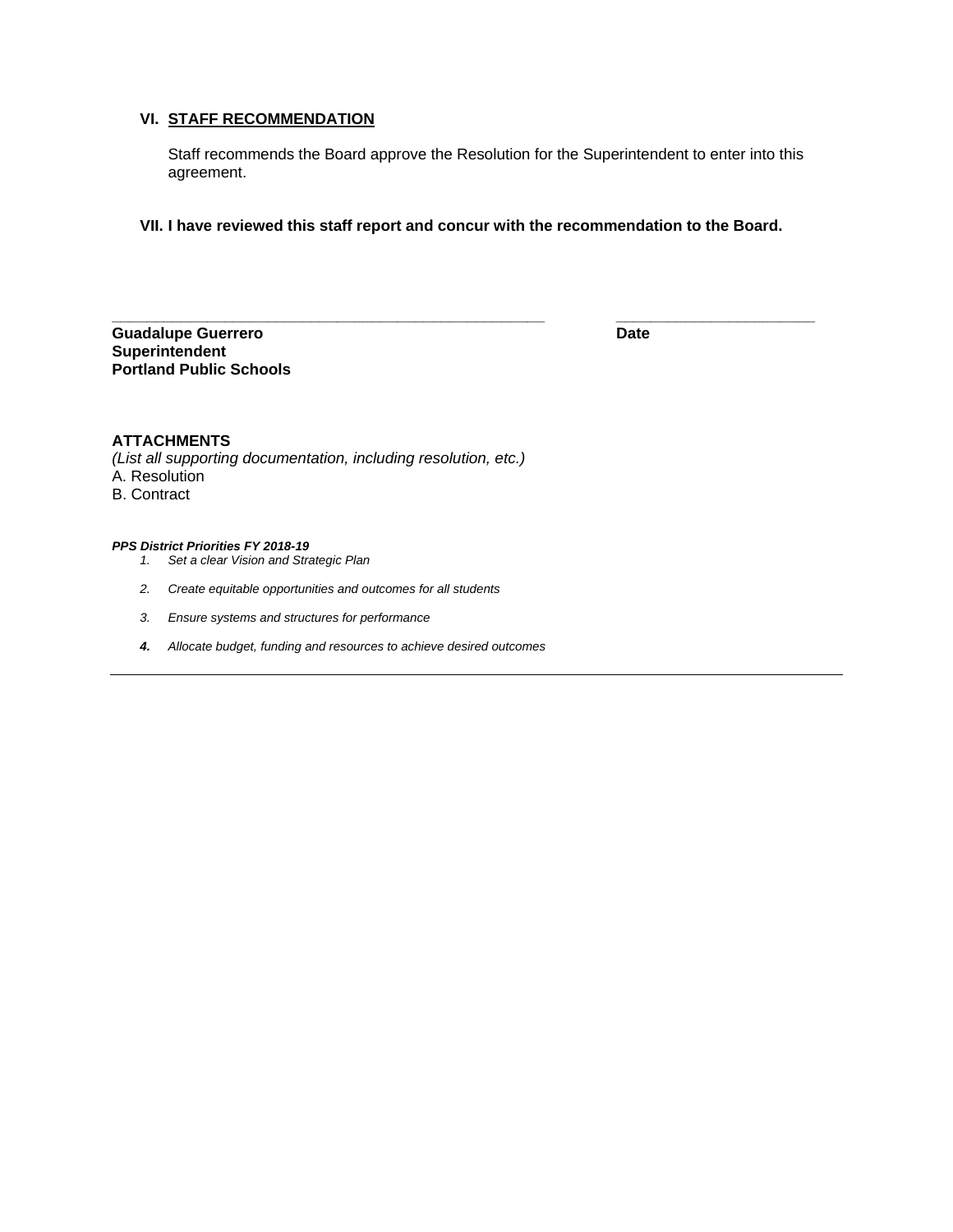## **AGREEMENT**





## **between**

# **AMALGAMATED TRANSIT UNION**

**and**

## **PORTLAND PUBLIC SCHOOLS**

**2017 – 2019**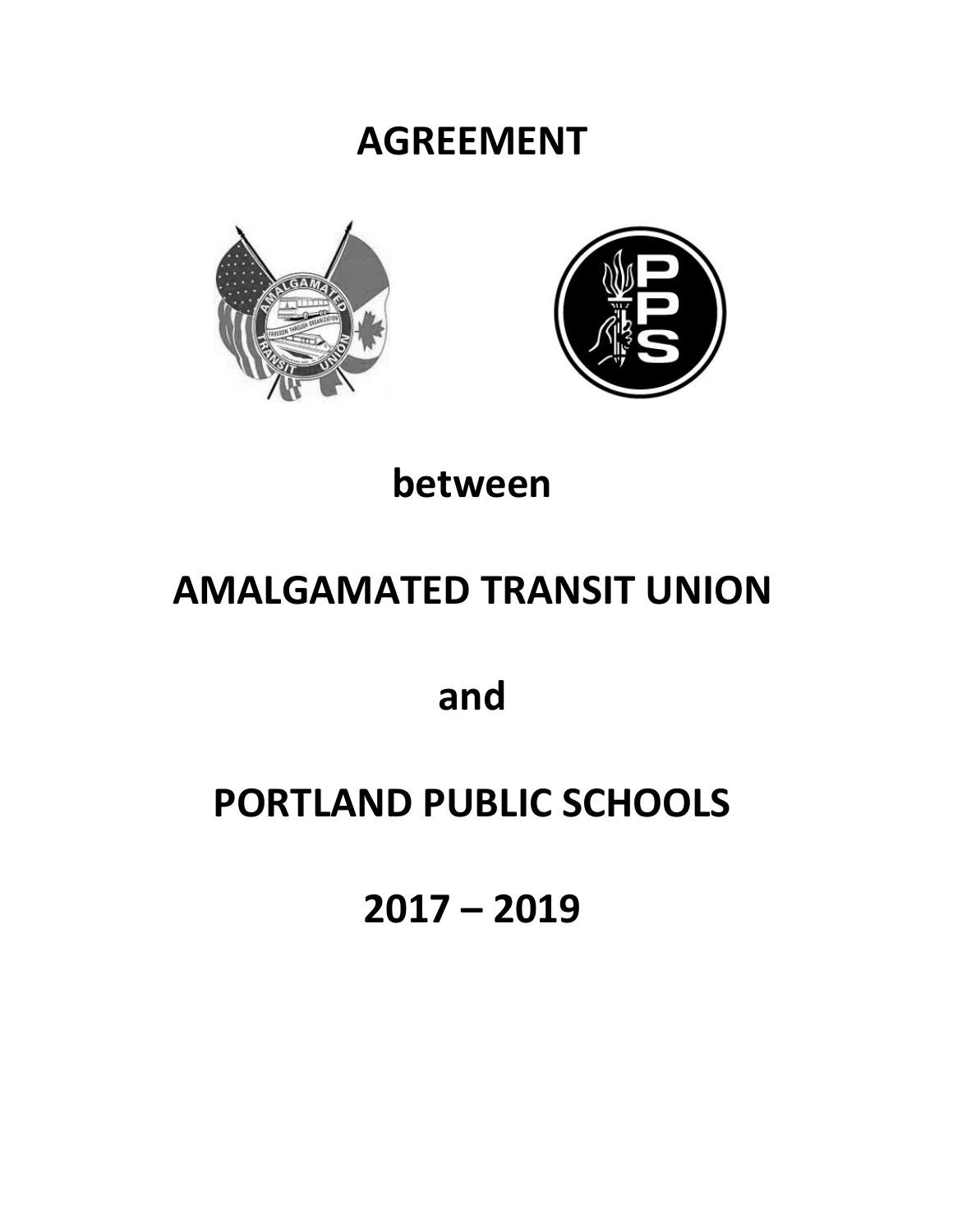## TABLE OF CONTENTS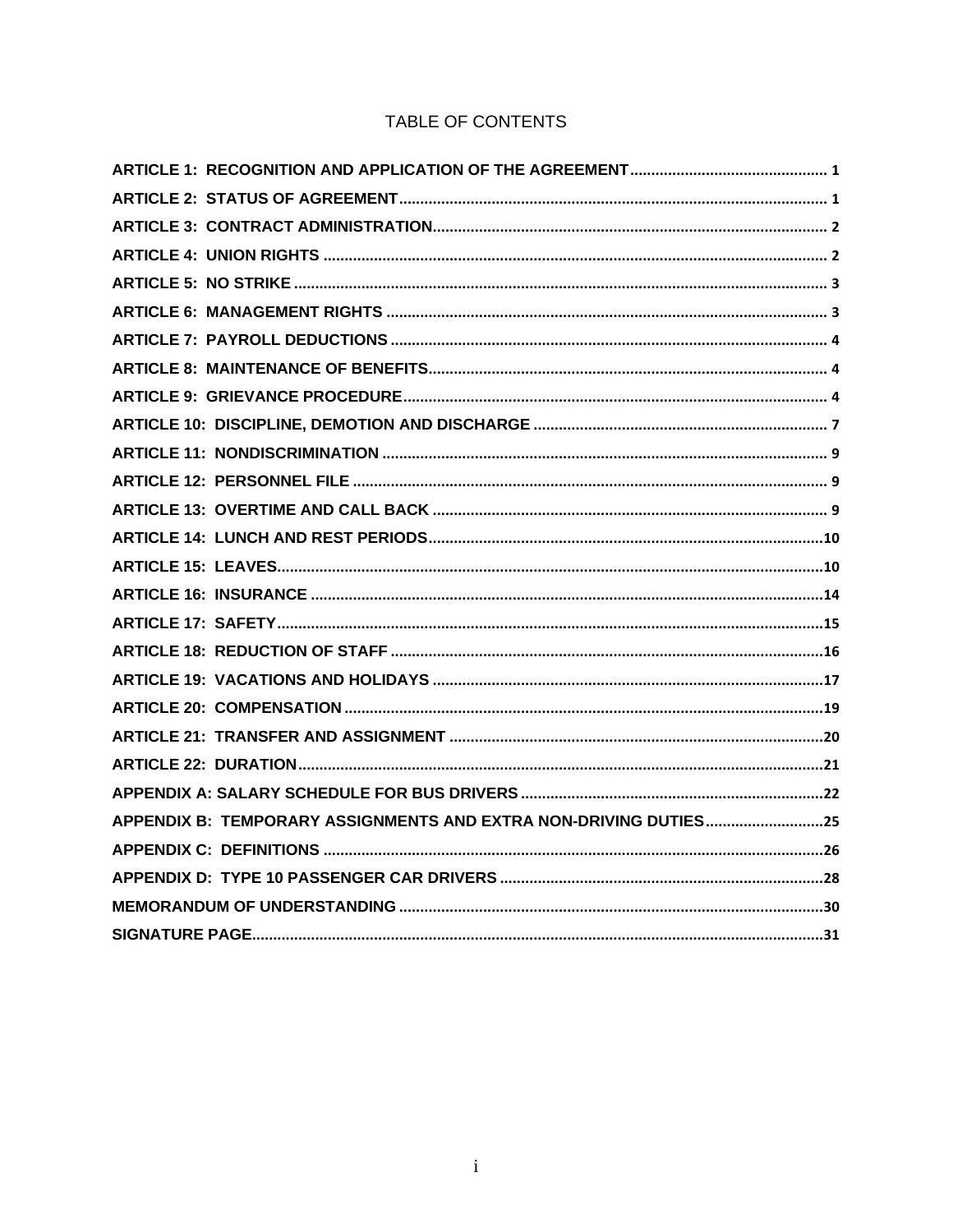#### **AGREEMENT between AMALGAMATED TRANSIT UNION and PORTLAND PUBLIC SCHOOLS 2017 - 2019**

#### **PREAMBLE**

This Agreement is entered into by and between the Amalgamated Transit Union, hereinafter referred to as the "ATU" and School District #1, Multnomah County, Oregon, hereinafter referred to as the "District".

#### **ARTICLE 1: RECOGNITION AND APPLICATION OF THE AGREEMENT**

The District recognizes the ATU as the exclusive bargaining representative for its bus drivers and Type 10 Passenger Car Drivers as provided in Appendix D, excluding any supervisory or management employees and any temporary employees or contract employees. A temporary employee is defined as an employee who was hired to work less than six (6) consecutive months or was hired to replace an employee who is on either an approved leave of absence or absence due to an on the job injury.

#### **ARTICLE 2: STATUS OF AGREEMENT**

- A. This Agreement shall modify, replace or add to any policies, rules, regulations, procedures or practices of the District which shall be contrary or inconsistent with its terms. The provisions of this Agreement and specific modifications thereto found in the appendices shall be incorporated into and become part of the established policies, rules, regulations, practices and procedures of the District for employees covered by this Agreement. This agreement constitutes the sole and entire existing agreement between the parties and completely and correctly expresses all rights and obligations of the parties. Any changes to this agreement are subject to the written approval of the union and the district.
- B. In the event that any provision of this Agreement is or shall at anytime be determined to be contrary to law by a court or agency of competent jurisdiction, all other provisions of this Agreement shall continue in effect. Only the subjects of the deleted provisions and the affected provisions shall be subject to further collective bargaining during the term of this Agreement with respect to the period covered by the Agreement.
- C. There shall be two (2) signed copies of the final Agreement for the purpose of records. One (1) shall be retained by the District, one (1) by ATU.
- D. The District shall print and provide sufficient copies to the ATU for distribution to all employees covered by the Agreement within sixty (60) days following ratification. The District shall provide a copy to all new employees.
- E. The Board, the ATU and their respective representatives shall take no action in violation of, or inconsistent with, any provision of this Agreement.
- F. The parties acknowledge that during negotiations which resulted in this Agreement, each had the right and opportunity to make demands and proposals with respect to any subjects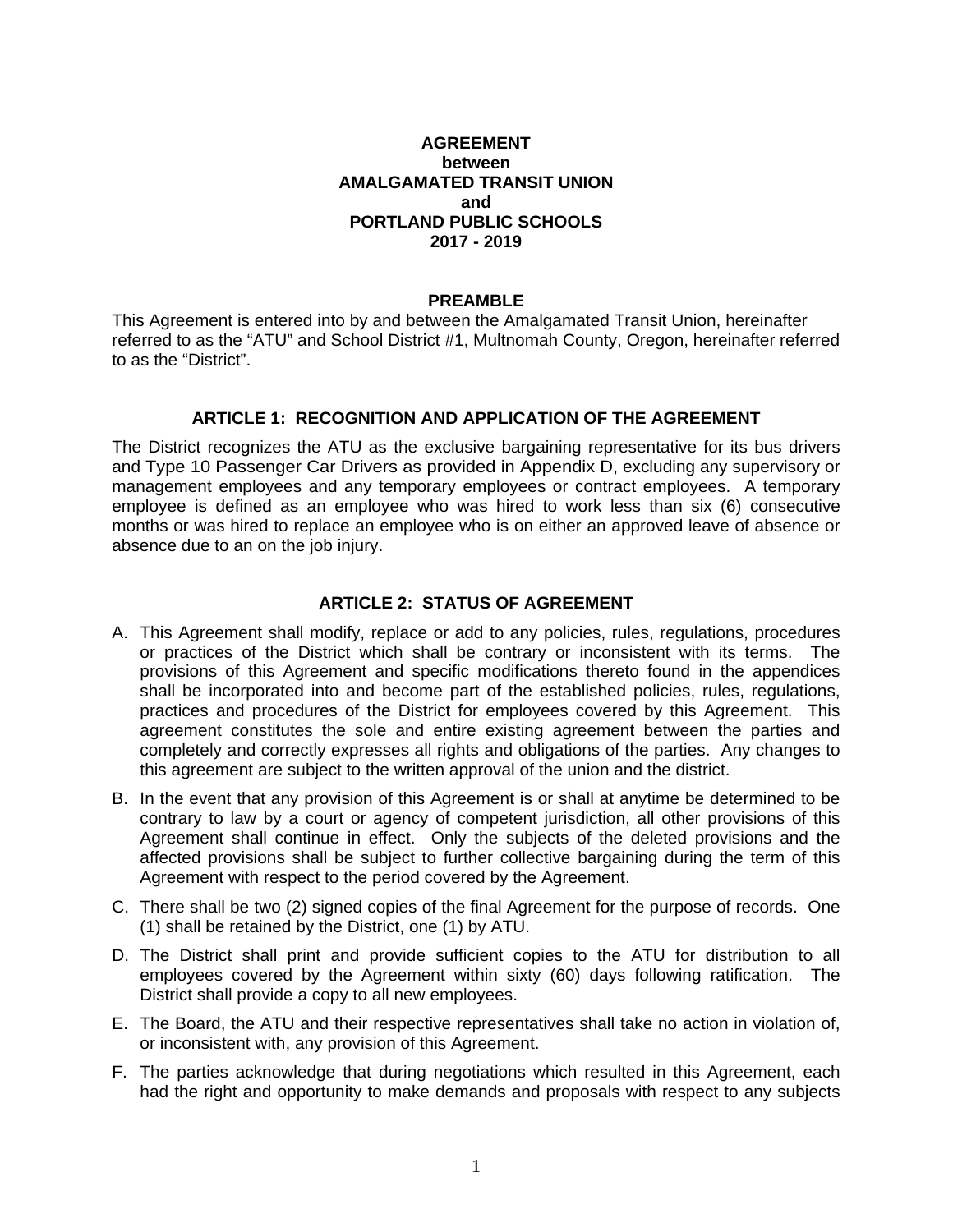appropriate for bargaining, and that the understandings and agreements arrived at by the parties are set forth in this Agreement. Therefore, except as otherwise expressly provided for in this Agreement, or as required by State collective bargaining law, the Board and the ATU agree that the other shall not be obligated to negotiate or bargain collectively with respect to any subject matter, during the term of this Agreement.

#### **ARTICLE 3: CONTRACT ADMINISTRATION**

At the request of either party, representatives of the ATU and the District shall meet at mutually agreed times and places for the purpose of reviewing the administration of this Agreement.

#### **ARTICLE 4: UNION RIGHTS**

- A. The ATU, through its representatives, shall have the right to transact official ATU business relevant to employees on School District property at all reasonable times, provided that it shall not interfere with or interrupt classes or other normal School District operations. Such rooms or other appropriate meeting facilities shall be made available for ATU use as requested without charge to the ATU, except that the Board may make reasonable charge when special service is required beyond normal operational practice.
- B. ATU representatives shall have the right to use School District facilities and office equipment when the same are not otherwise in use. The ATU agrees to pay the cost of all materials and supplies incidental to such use.
- C. ATU representatives shall make their presence known in advance to the appropriate administrative authority when visiting School District facilities. Such visits shall not interrupt work or disrupt normal School District functions.
- D. The ATU shall have the right to make announcements at employee staff meetings or by use of any existing communication procedures not ordinarily available to students.
- E. The ATU and its representatives shall have the right to post notices of activities and matters of ATU business and concern on staff bulletin boards. The ATU may use the District mailboxes for communications.
- F. The Board shall make available to the ATU upon written request to the Human Resources Department any and all reasonably available information, statistics and records which are relevant to negotiations or necessary for the proper enforcement of the terms of this Agreement. Any request that requires information or material that is not readily available shall be provided to the union for the cost of production of that material.
- G. Copies of written work rules which are applicable to a classification of employees and issued by supervision after the execution of this Agreement, for which failure to comply may result in discipline of an employee, shall be faxed or sent by US mail to the ATU local office and ATU executive board officer 5 days prior to being posted or provided to the employees and their affiliated ATU union. The District shall send to the ATU by US Mail any draft changes to the Bus Drivers' Handbook and Procedures Manual by July 1. Upon employment or reemployment, a driver shall be given a copy of the Bus Drivers' Handbook, the current collective bargaining agreement, and the Oregon Pupil Transportation Manual.
- H. The ATU shall reimburse the District for the salary and benefit costs of any employee released from his/her work assignment to conduct business on behalf of the ATU excluding business conducted with the District.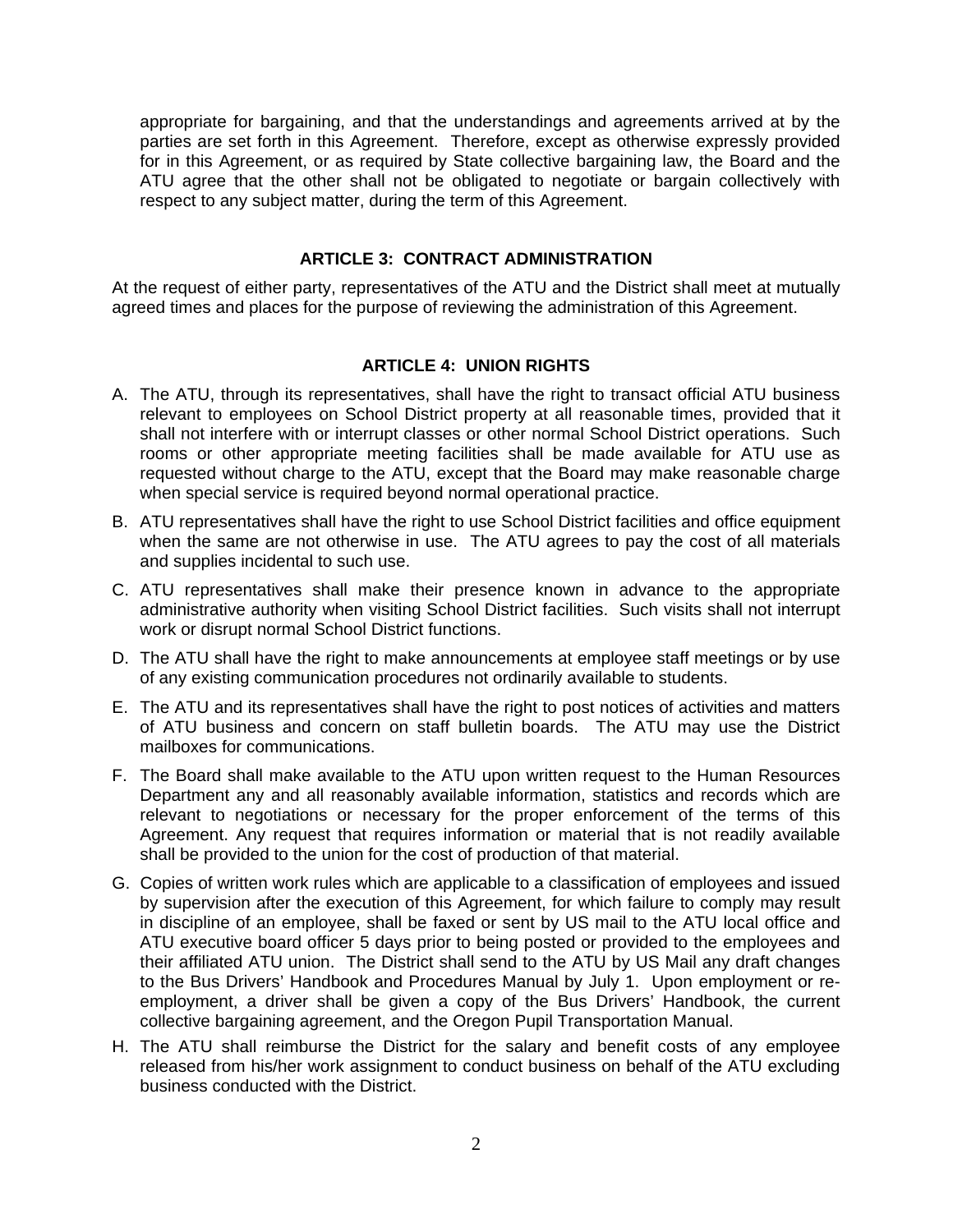#### **ARTICLE 5: NO STRIKE**

During the life of this Agreement, the ATU or any employee(s) will not authorize, cause, engage in, or sanction any form of illegal concerted work stoppage, boycott, picketing, or any other interruption of work at, within, or concerning any facilities or operations of the School District. The District shall not cause an illegal lockout of employees from their work.

#### **ARTICLE 6: MANAGEMENT RIGHTS**

Except as expressly prohibited by the Agreement, the ATU agrees that the Board and its designees shall retain control and direction over all matters of inherent managerial policy. Such matters shall include, but are not limited to:

- A. The executive management and administrative control of the school system and its functions and programs, including the development of budgets and actions as may be necessary to meet emergency situations;
- B. Hire all employees and the right to determine their qualifications and the conditions of their continued employment or their discipline, termination, demotion, promotion or transfer;
- C. Assign and direct the work of all employees, and determine the number of shifts and hours and days of work and starting times and scheduling of all employees;
- D. Determine the policy affecting the selection, testing or training of employees;
- E. Establish the work and school calendar;
- F. Determine the services, supplies and equipment necessary to continue its operations and to determine the methods, schedules and standards of operation, the means, methods and processes of carrying on the work, including any changes, automation, or institution of new methods or processes;
- G. Adopt rules, and regulations;
- H. Determine the location or relocation of its facilities, including the establishment or relocations of schools, buildings, departments, divisions or subdivisions and the relocation or closing of offices, departments, schools, programs, divisions or subdivisions, buildings or other facilities;
- I. Determine the placement of operations, production, services, maintenance or distribution of work and the source of materials and supplies;
- J. Determine the financial policies, including all accounting procedures and all matters pertaining to public relations;
- K. Determine the size of the management organization, its functions, authority, amount of supervision and table of organization; and,
- L. Select and utilize technology.

The exercise of the foregoing powers, rights, authority, duties and responsibilities by the District shall be limited only by the specific terms of this Agreement and are subject to the duty to bargain under ORS 243.650 et. seq. Whenever practicable, the District shall inform the ATU of any significant issues affecting employees covered by this Agreement.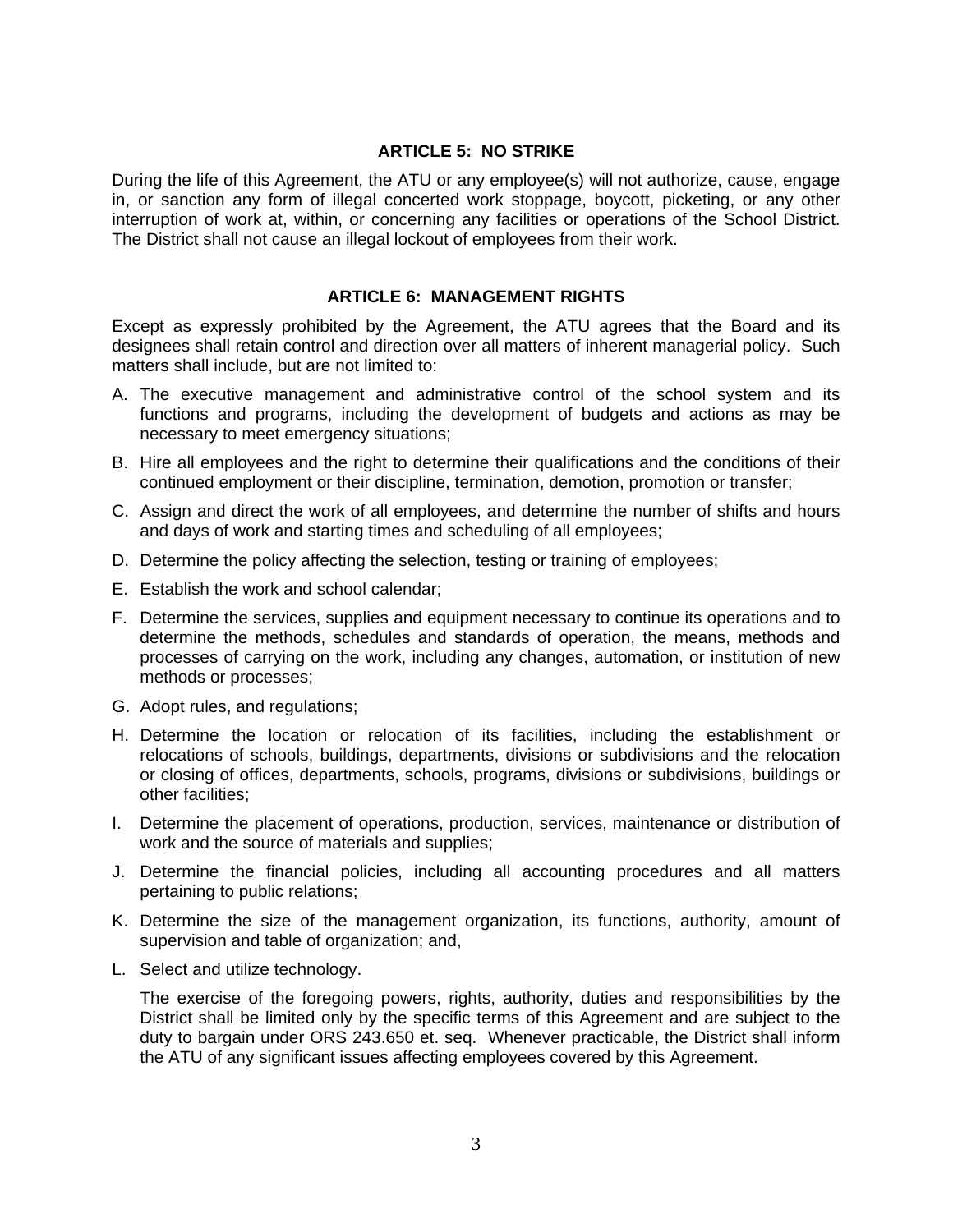#### **ARTICLE 7: PAYROLL DEDUCTIONS**

- A. Union Dues. Any employee who is a member of the ATU, or who has applied for membership, may sign and deliver through the ATU to the District's Payroll Office an assignment authorizing deduction of membership dues in the ATU. Such authorization shall continue in effect from year to year unless revoked in writing between June 1 and July 1 of any year. Pursuant to such authorization the District shall deduct the regular monthly dues from a regular salary check of the employee during each calendar month. With respect to all sums deducted by the District pursuant to said authorizations, the District agrees to remit such items within ten (10) days from the date of deduction to the ATU affiliate.
- B. The District will supply to the ATU the name, address, classification and date of hire of each newly hired or rehired employee on a monthly basis.
- C. Upon appropriate written request from the employee, the District shall deduct from the salary of any employee for District-approved deductions, including but not limited to:

Approved Charitable Organizations

Health Insurance Premiums

Fixed or Variable Tax Deferred Annuity Plans

I.R.C. Section 125 Flexible Spending Account Plan

Upon appropriate written request from the employee, the District will make direct deposit of wages to financial institutions as directed by the employee.

D. The ATU agrees that it will indemnify, defend and save harmless the District and all persons acting on behalf of the District from all suit actions, proceedings, complaints, claims, liability or expense resulting from the implementation or enforcement of this Article or any provision thereof. In the event any such liability or expense is incurred or is claimed to exist, the District may withhold the amount thereof from any remittances which the District is to make to the ATU under provisions of this Agreement; but this provision for withholding remittances shall not be the exclusive remedy of the District.

#### **ARTICLE 8: MAINTENANCE OF BENEFITS**

No employee covered by this Agreement shall suffer any reduction in rate of pay or fringe benefits solely as a result of the execution of this Agreement excluding any changes to healthcare benefits under Article 16.

## **ARTICLE 9: GRIEVANCE PROCEDURE**

The purpose of this procedure is to provide for an orderly adjustment of grievances contended by an employee or group of employees.

#### SECTION 1

#### **DEFINITIONS**

A. An "aggrieved" is an employee or group of employees who initiate a complaint alleging they have been directly injured through a violation of the terms of this Agreement. The term "aggrieved" also includes the ATU with respect to alleged violations of its organizational rights under this Agreement.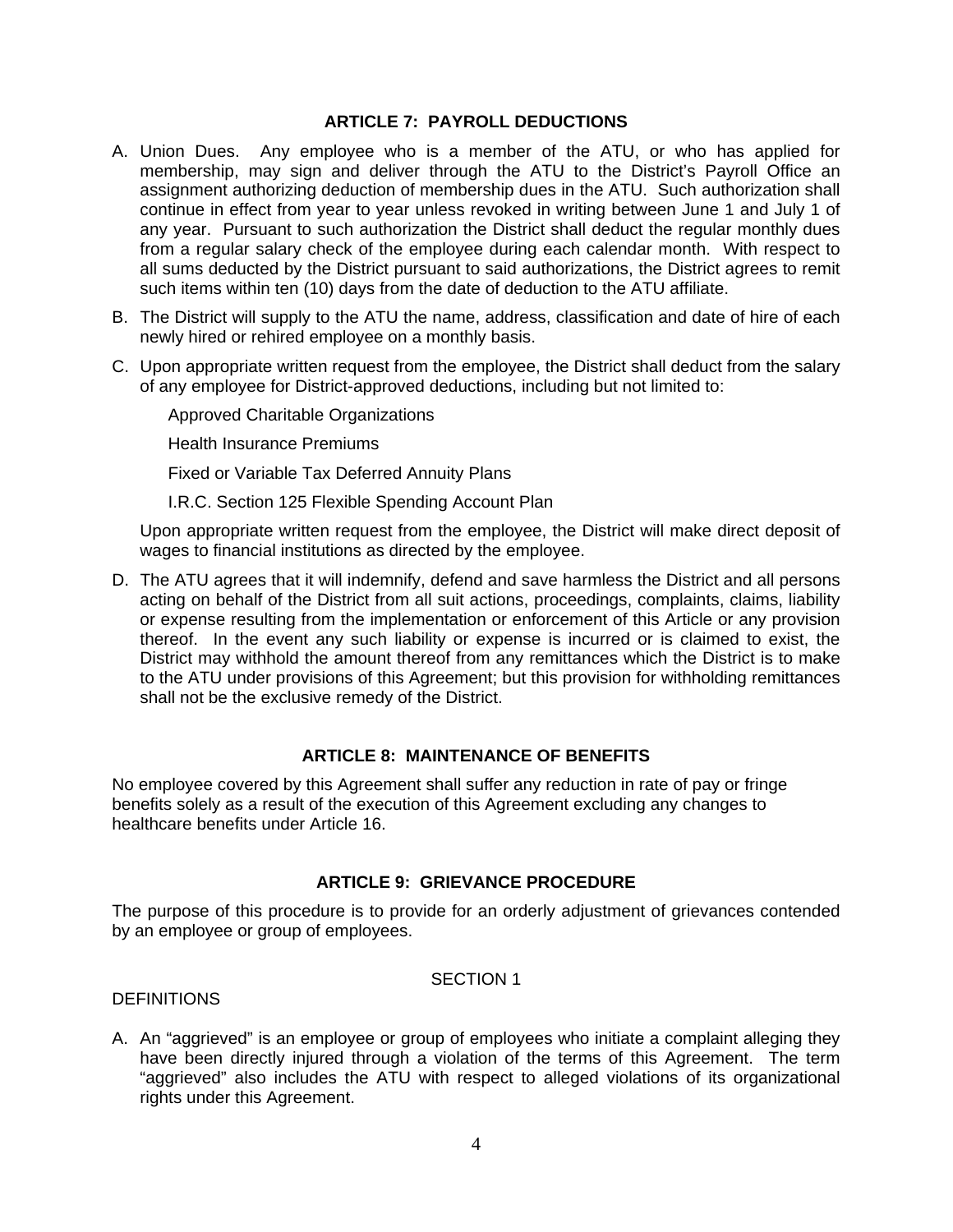- B. A "grievance" shall mean a contention by an aggrieved that they have been directly injured by a violation of this Agreement. The term "grievance" shall not include and this procedure shall not apply to any of the following:
	- 1. Any matter as to which the Board of Education is without authority to act.
	- 2. Any matter for which a specific administrative or judicial remedy has been prescribed by the State and/or Federal Statute. (Such as employment discrimination, health and safety, etc.)
	- 3. Any dispute concerning whether any part of this Agreement became effective or ceased to be effective.
- C. The term "days" shall mean work days excluding weekends and holidays.

## STEP 1

The grievance shall be submitted in writing to his/her immediate supervisor within ten (10) days of first such knowledge of the alleged violation. The immediate supervisor shall respond within ten (10) days following the date the grievance was presented with a decision in writing. If the aggrieved is not satisfied with the step 1 decision, the aggrieved has ten (10) days from that date of receiving the decision letter appeal to step 2.

## STEP 2

If no settlement is reached at Step 1, within ten (10) days the grievance shall be submitted in writing to the department head who shall promptly conduct an investigation. Grievance regarding discipline shall be filed at step 2 within ten (10) days of first such knowledge of the alleged violation. If the investigation includes a meeting where the aggrieved is present, s/he may be represented according to Section 2. Within ten (10) days following the investigation a decision, in writing, shall be rendered.

## STEP 3

If the grievance is not resolved at Step 2, it may be appealed within ten (10) days to the Director of Labor Relations. The parties to this Agreement shall, within ten (10) days appoint members to a grievance committee. Grievance regarding discharge shall be filed at step 3 within ten (10) days of first such knowledge of the alleged violation. The Committee shall consist of four (4) members of which two (2) shall be appointed by the ATU and two (2) by the District. The Committee shall convene within ten (10) working days from the time its members are appointed and shall review the record of the grievance and may conduct a hearing on the grievance. Within ten (10) days of completion of the review or hearing, the Committee shall issue its decision in writing. A majority decision by the Committee shall be final and binding.

## STEP 4

A. If a majority opinion is not reached at Step 3, the ATU within thirty (30) calendar days shall notify the District in writing of intent to arbitrate and within ten (10) days of such notice, the Union shall request a list of arbitrators from the Employee Relations Board as provided in Step 5 below.

## STEP 5 Arbitration

Insofar as the decision at Step 4 is alleged to be a violation of a specific provision of this Agreement, excluding claims of discrimination, the ATU may submit the grievance to arbitration according to the following procedures. The District shall be notified of said action.

A. The arbitrator shall be selected from a list of seven (7) arbitrators from Oregon and Washington, provided by the Employment Relations Board. Each party shall then alternately strike one name from the list until one remains and such person shall be the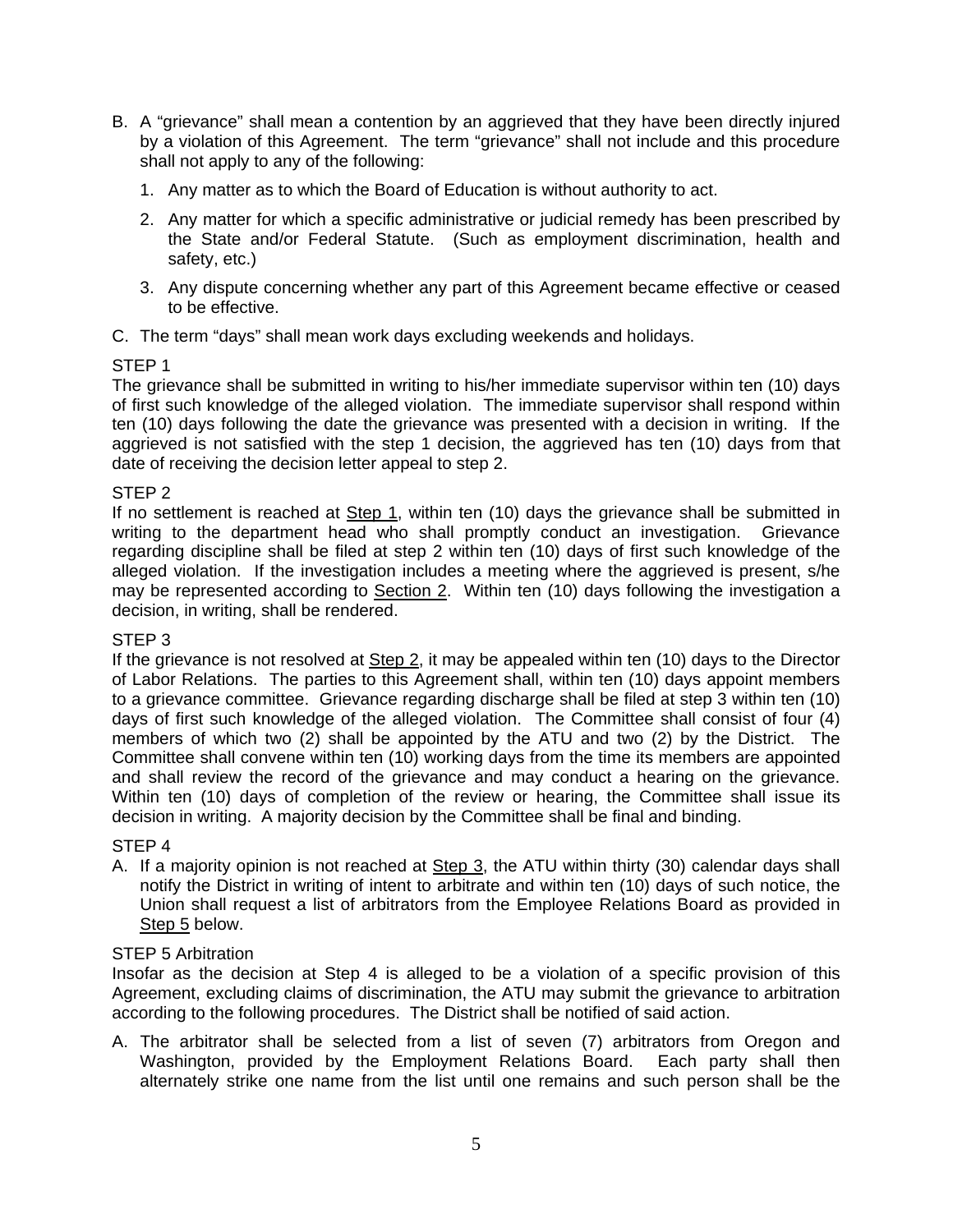arbitrator. Nothing is intended to preclude the parties from mutually agreeing on an arbitrator.

- B. The employee may not appeal to arbitration without approval of the ATU and without notice to the District of the appeal to arbitration.
- C. The arbitrator must render his/her decision in writing within thirty (30) days following completion of the hearing.
- D. The arbitrator's decision shall be confined exclusively to the explicit provision(s) of this Agreement at issue between the parties. The arbitrator shall have no authority to add to, detract from, remove, alter or amend or in any other way modify any provision of this agreement or impose on any party hereto a limitation or obligation not explicitly provided for in this agreement. The arbitrator shall not substitute his/her judgment for that of either the District or the ATU.
- E. The decision of the arbitrator shall be binding on all parties, provided: (1) the arbitrator must restrict his/her decision to interpretation of the Agreement, (2) is in accordance with the legal meaning of this Agreement, (3) is based on substantial evidence, and (4) does not result in an obligation to pay money beyond amounts budgeted for the particular item or purpose in the current budget.
- F. Should either party wish to seek review of an arbitrator's decision, proceedings must be instituted in a court or agency of competent jurisdiction within thirty (30) days of the effective date of the arbitrator's decision.
- G. Cost charged by the arbitrator shall be fully borne by the losing party in the arbitration.

## SECTION 2

## GENERAL PROCEDURES

- A. The aggrieved must be present at Step 1 and may be present at all others. In processing the grievance, the grievant may:
	- 1. Represent himself/herself as described in Step 1 of this grievance procedure, or
	- 2. Be represented by his/her union at the union's expense.
- B. The number of days indicated at each level should be considered maximum, and every effort should be made to expedite the process.
- C. It may at times become necessary to extend time limits. These extensions are to be kept to a minimum and must be mutually consented to in writing by the parties involved.
- D. Failure at any step of this procedure to communicate the decision in writing on a grievance within the specified time limits shall permit the grievant to proceed to the next step. Failure at any step of this procedure to appeal a decision to the next step within the specified time limits shall be deemed to be acceptance of the decision rendered at that step.
- E. The Board and its administrators shall cooperate with the grievant in the investigations of any grievance, and further will furnish the grievant or his/her representative with such necessary and readily available information as requested for the processing of any grievance. The ATU shall pay any reasonable and necessary costs of the District in compiling and providing this information.
- F. Except as otherwise provided by law, an employee shall invoke and exhaust the grievance procedure remedies before resorting to any other legal or administrative remedies for the conduct complained of, and failure to do so shall preclude resort to such other remedies.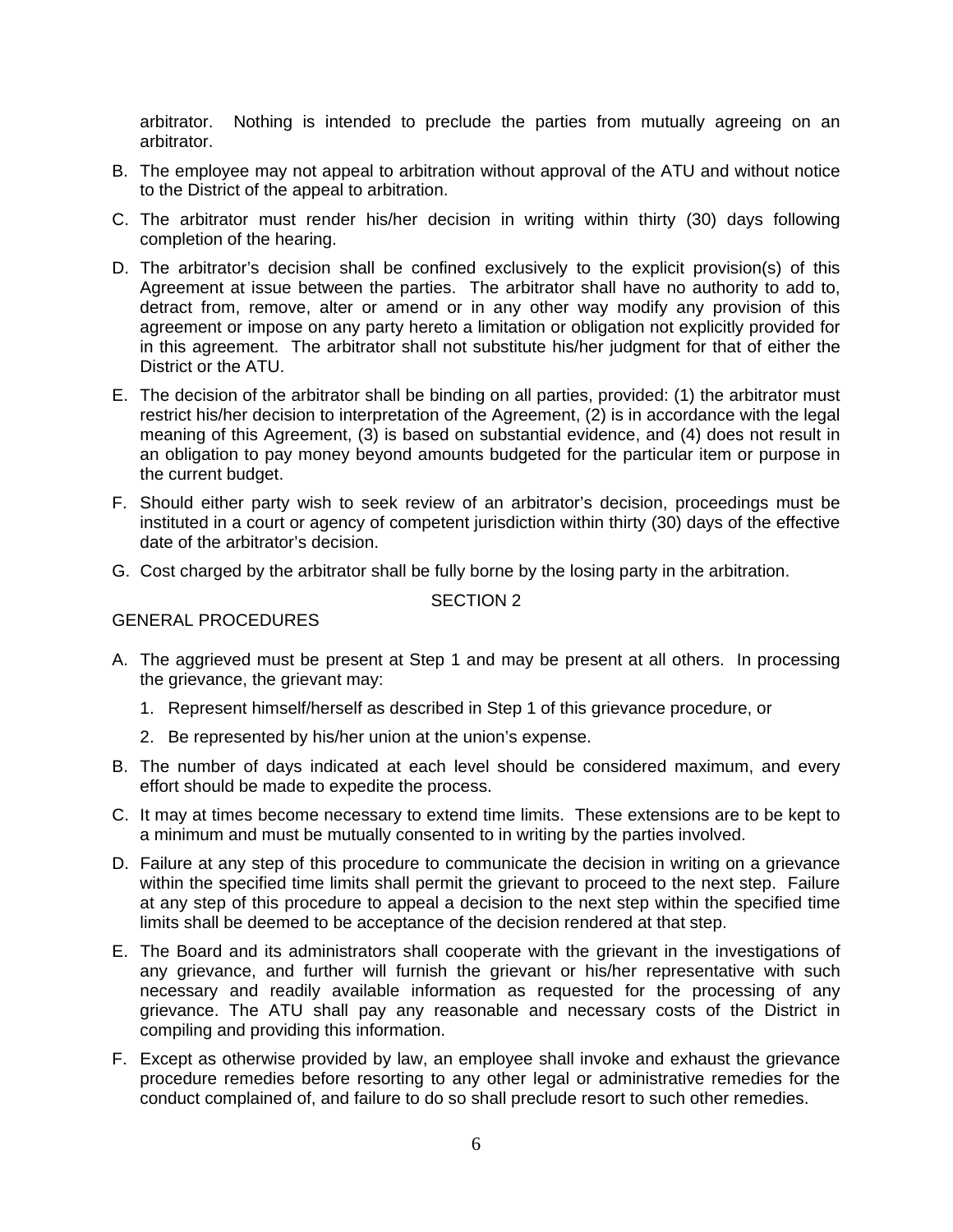- G. A representative of the ATU may be present at all steps of the procedure. The ATU will be notified promptly of the terms of the final decision or settlement of any written grievance filed and may itself file a grievance based on an alleged inconsistency thereof with this Agreement within five (5) days from receipt of such notice.
- H. The District shall continue to provide for employees covered by this Agreement a separate grievance procedure with respect to issues arising solely under policies and regulations, which are not covered by this Agreement.

## **ARTICLE 10: DISCIPLINE, DEMOTION AND DISCHARGE**

- A. No employee shall be disciplined without just cause. For the purpose of this Article, discipline shall include written warnings and reprimands (excluding evaluations) placed in the employee's personnel file, suspension or discharge.
- B. If a complaint, that is, an allegation brought by a citizen or non-supervisory third party is used to support disciplinary action, the supervisor shall cause the complaint to be reduced to writing and placed in the personnel file subject to state and federal laws. The name of the complainant shall be disclosed if the employee so requests.
- C. An employee who is disciplined or discharged has the right to use the grievance procedure.
- D. An employee shall have the right to request and have a representative present at any meeting, called by the supervisor, which the employee reasonably believes the information s/he gives may result in his/her being disciplined. Prior to such a meeting, the employee will be notified of its purpose. The right of representation will not exist when the meeting relates solely to evaluation of the employee's work performance.
- E. The probationary period for newly hired drivers is six (6) working months. Summer months are only included if the driver is assigned to a route during the summer. Termination of probationary employees shall not be subject to appeal.
- F. Prior to discipline, discharge or demotion as a result of unsatisfactory performance, an employee shall be given the reason, in writing, such action is to be taken. Prior to discharge or suspension, the Union shall be provided notice by fax or US Mail.
- G. Where the District determines that the nature of the offense is such that the unsatisfactory behavior or performance of the employee can be corrected and warrants continuance of employment, it shall so inform the employee, in writing, and provide the employee with an opportunity to correct the unsatisfactory performance.
- H. Where the District determines that the nature of the offense is such that immediate suspension is necessary, the employee may be suspended immediately from employment with the District until such charges are investigated by the Human Resources Department and a decision is made to continue or to discontinue that employee's employment. If the employee is cleared of the charges, said employee shall be reinstated without loss of pay or accrued benefits.
- I. Oral warnings and discipline shall be administered in private and shall be progressive. Generally, progressive discipline prior to discharge shall include oral warnings, written warnings, and suspensions. The nature of the offense shall determine where progressive discipline is initiated. This section shall not apply to warnings related to safety issues.

The following are definitions and examples of progressive discipline schedules related to discipline for poor attendance and tardiness: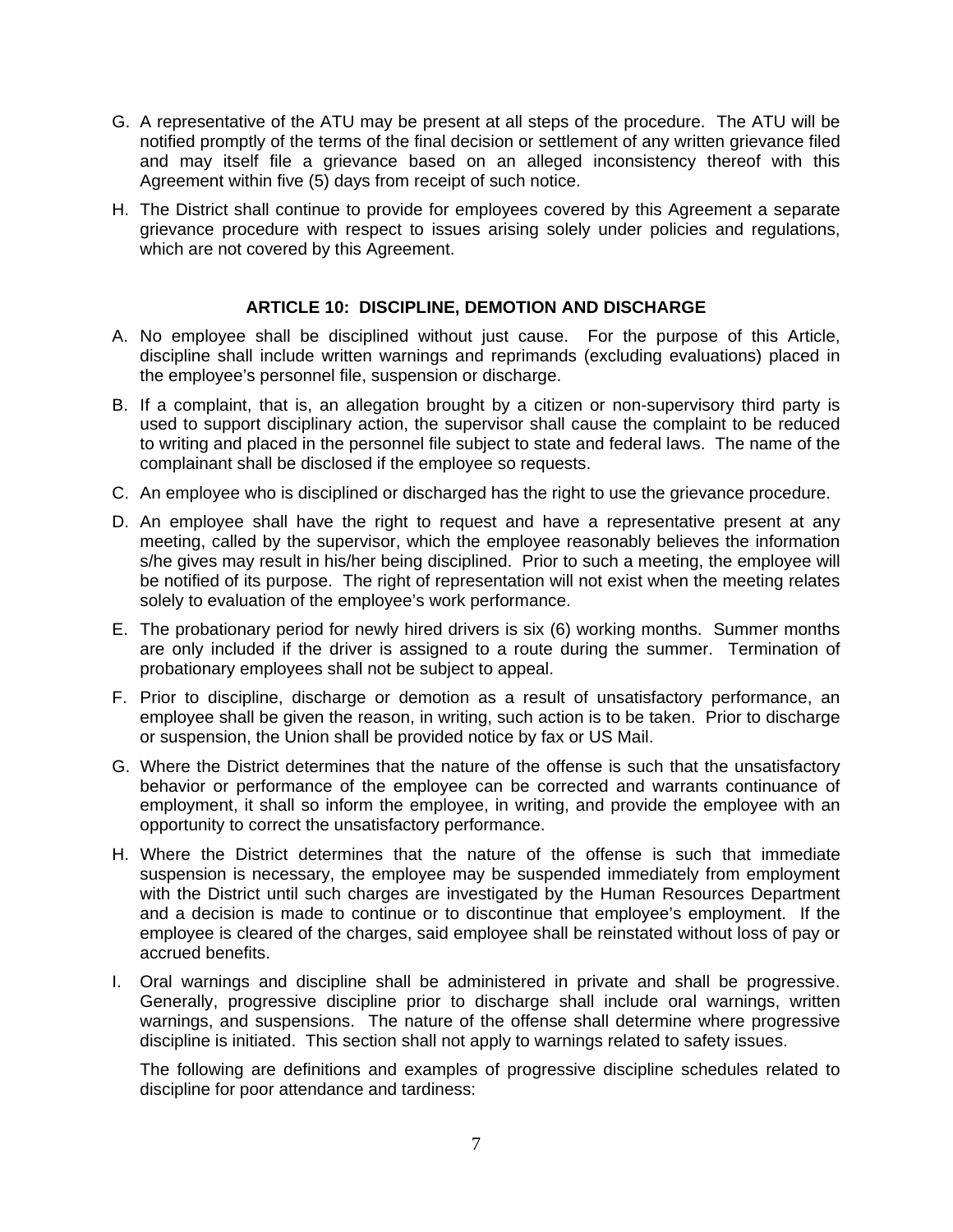- 1. Late Report: A driver will be considered late for work if s/he checks in later than his/her established time. Drivers who have known absences on their routes and wish to check in at a later time than usual must be authorized by a supervisor or designee in order to do so.
- 2. No-Call/No-Show: A driver reports to work so late that his/her route has already been dispatched and the employee has not notified his/her supervisor or designee prior to his/her established check-in time.
- 3. Absence: Failure to attend work for one workday.
- 4. Occurrence: Failure to attend work for more than one consecutive workday. An occurrence will also be counted as an absence for the purpose of discipline.
- 5. If a driver reports to work so late that his/her route has already been dispatched, it will be up to the discretion of the supervisor or designee as to whether or not that driver will check in and go on duty. If a supervisor or designee has not arrived at work yet, that driver will check in and wait for the supervisor's arrival.
- 6. If it is determined that a driver shall check in or remain on duty, then that driver shall receive pay only for the actual time on duty, regardless of any guarantee.
- 7. Verification of Absence:

All drivers shall be required to submit appropriate forms and verification upon return to work prior to receiving bus keys.

8. No Call, No Show for Assigned Work:

| 1st occurrence | One (1) day suspension without pay  |
|----------------|-------------------------------------|
| 2nd occurrence | Five (5) day suspension without pay |
| 3rd occurrence | up to Termination                   |

9. Late Report:

| 1st occurrence | Verbal warning                        |
|----------------|---------------------------------------|
| 2nd occurrence | Written warning                       |
| 3rd occurrence | One (1) day suspension without pay    |
| 4th occurrence | Three (3) days suspension without pay |
| 5th occurrence | Ten (10) days suspension without pay  |
| 6th occurrence | up to Termination                     |

10. Excessive Absence:

Excessive absence is considered to be five (5) or more unexcused absences or three (3) or more occurrences involving unexcused absences in a consecutive ten (10) month period. Unexcused absences exclude FMLA/OFLA, Jury Duty, Work-Related Injuries, Bereavement Leave or other pre-approved leaves (e.g. pre-scheduled medical appointments.) Corrective action for excessive absence shall generally follow a schedule of progressive discipline.

The driver's supervisor shall make every effort to contact the individual to be disciplined within five (5) working days; however, it must be realized that there may be cases where extenuating circumstances exist.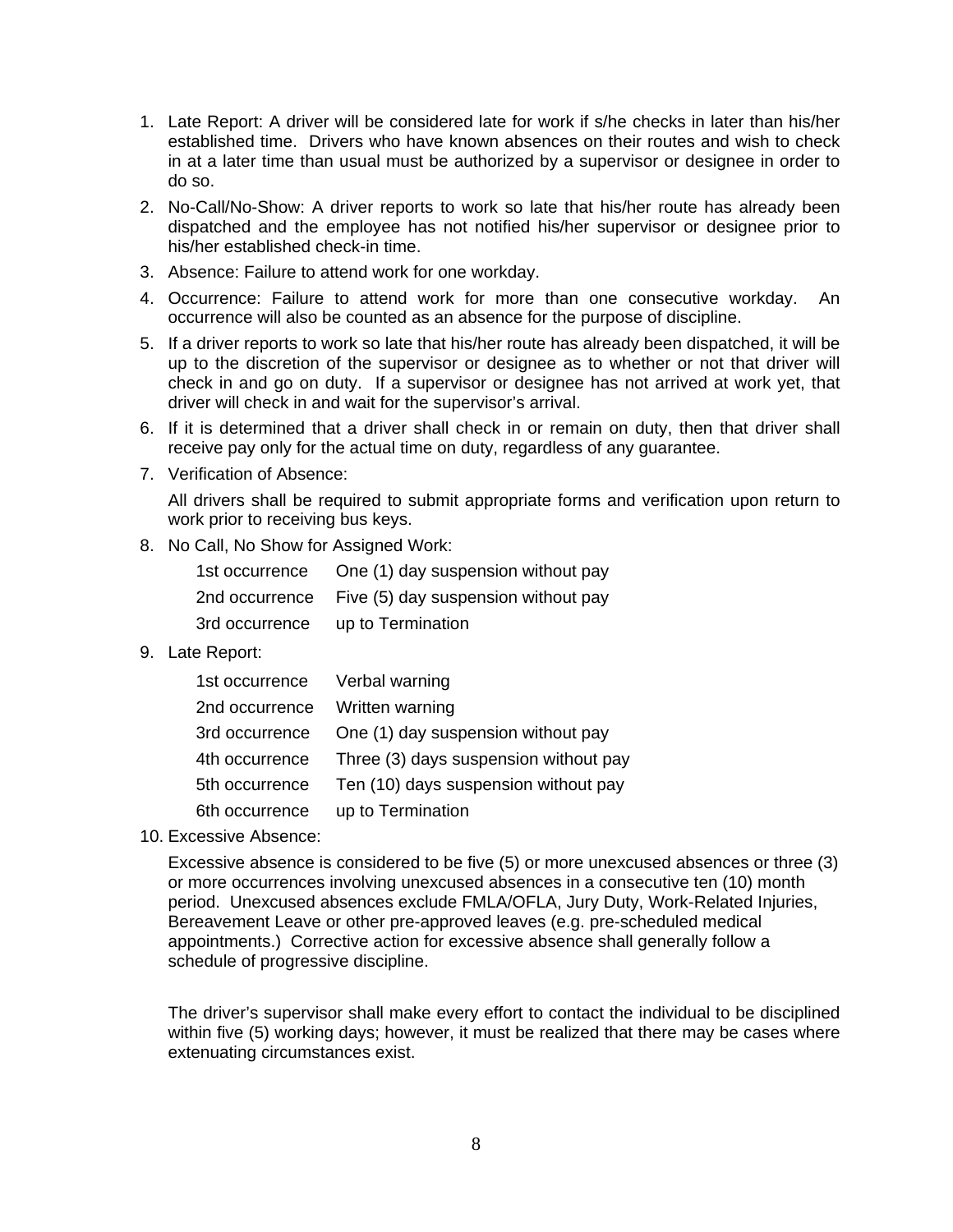#### **ARTICLE 11: NONDISCRIMINATION**

In administering the terms and conditions of this Agreement, the parties agree to comply with applicable State and/or Federal Statutes and/or regulations regarding nondiscrimination, i.e., on the basis of age, sex, religion, race, physical handicap, marital status, political activity and association. It is the expressed intent of the ATU, in executing this Agreement, that the Board and its designees shall retain sole control and direction over the District's compliance with such laws and/or regulations and that this Article shall in no way be interpreted as affecting the application thereof. The ATU shall use its best efforts to direct employees complaining of such discrimination to appropriate District administrative remedies. It is the intention of the parties that the interpretation given to this Article shall be consistent with the proper interpretation of the provision of the Oregon Fair Employment Practices Law contained in ORS 659.028 and 659.030.

## **ARTICLE 12: PERSONNEL FILE**

- A. Each employee shall have the right, upon request, to review the contents of his/her own personnel file in accordance with ORS 652.750. Only one official personnel file shall be maintained by the District for each employee.
- B. A representative of the ATU or counsel for the employee may, at the employee's request, accompany him/her in this review. An employee may request in writing to the Human Resources department that oral warnings or reprimands (excluding evaluations) be removed from his/her official personnel file after two (2) years, provided that no subsequent such entries have been made into official personnel file. Discipline in excess of an oral warning or reprimand except for suspensions, demotions or terminations may be removed from his/her personnel file after three (3) years upon request of the employee.
- C. The District shall provide an employee with a copy of any materials placed in his/her file. Materials placed in an employee's file shall bear the date of such placement. An employee may respond in writing within thirty (30) days to any material placed in such file and the response shall become part of the file.
- D. Anonymous materials shall not be placed in the personnel file.

## **ARTICLE 13: OVERTIME AND CALL BACK**

#### A. OVERTIME

- 1. Overtime shall be work performed by an employee which is scheduled by the District prior to the completion of, or beginning of, the employee's shift and is in excess of eight (8) hours in one day or forty (40) hours in one week. Overtime shall be compensated at time and one-half of the employee's hourly rate. The overtime rate shall also apply to work performed on Saturdays and Sundays unless such days fall within an employee's regular work week assignment.
- 2. An employee scheduled to work on his/her regular day off shall be guaranteed a minimum of four (4) hours of work.
- B. CALL BACK
	- 1. An employee called back to work after completing a shift shall be compensated at the greater of the following: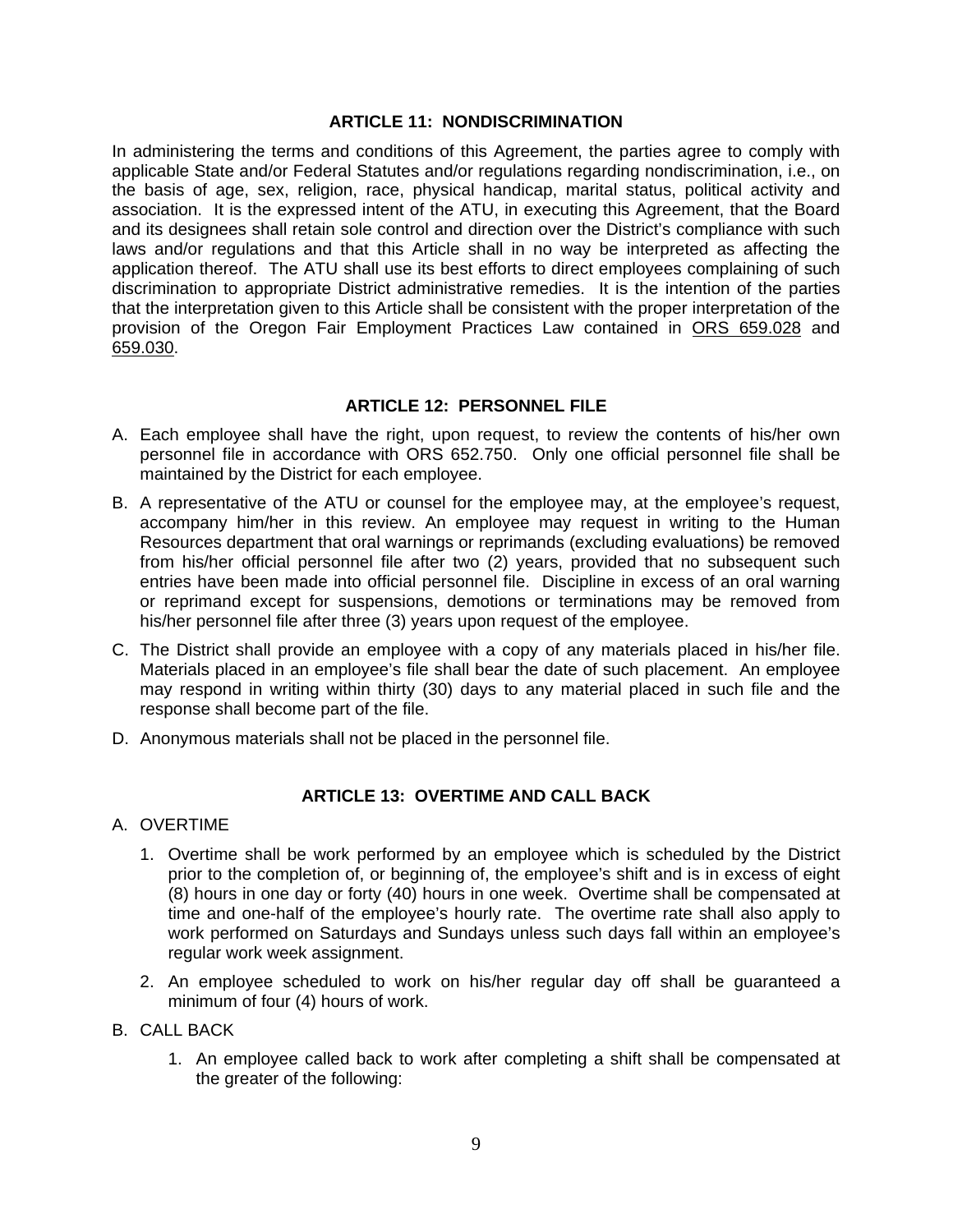- 2. Overtime rate times actual hours worked (which shall include reasonable time of travel to and from his/her home, not to exceed twenty (20) minutes each way), or
- 3. Four (4) hours of straight time pay.
- 4. If the employee is called back to work on his/her regular day off, the minimum provided in A.2 will apply.
- C. EXTENSION OF WORK YEAR

Work performed outside an employee's regular work year shall not be viewed as call back and shall not qualify for overtime unless it exceeds eight (8) hours in one (1) day or is performed on Saturdays, Sundays, or a holiday. The employee shall be guaranteed a minimum of four (4) hours straight time pay.

#### D. OVERTIME ON HOLIDAYS

An employee who works on a paid holiday (See Article 19) shall receive holiday pay plus his/her overtime rate for hours worked.

E. COMPENSATORY TIME

In lieu of pay, compensatory time off at the overtime rate may be specified by the District. However, time off or pay must be granted at the end of the next calendar month following the month in which the overtime was worked.

#### **ARTICLE 14: LUNCH AND REST PERIODS**

- A. Each employee working more than four (4) hours per day shall be entitled to a minimum of one-half (1/2) hour duty free lunch period without pay.
- B. Employees shall receive a fifteen (15) minute rest period during each four (4) hours of work not to exceed two (2) such breaks during a regular eight (8) hour day, whenever practicable.
- C. The parties agree to comply with ODE regulations.

## **ARTICLE 15: LEAVES**

Leaves provided under this Article are intended to meet the legitimate needs of employees. The use of leaves must be limited to instances of personal need and are not to be abused. Any abuses may be subject to the provisions of Article 10. Except in extenuating circumstances, leave categories may not be combined for a period of continuous absence.

Sections A and B of this Article are intended to comply fully with the requirements of Oregon's Paid Sick Time law. The District shall grant paid leave to ensure compliance with the minimum requirements of Oregon's Paid Sick Time law as circumstances may require and notwithstanding any provision of this Agreement.

- A. SICK LEAVE
	- 1. Employees who are employed on a regularly scheduled basis shall be entitled to sick pay on account of sickness at a rate equivalent to one (1) day, based upon the employee's scheduled work. The use of sick pay shall be limited to personal illness of the employee, including medical or dental appointments. Sick leave may be taken in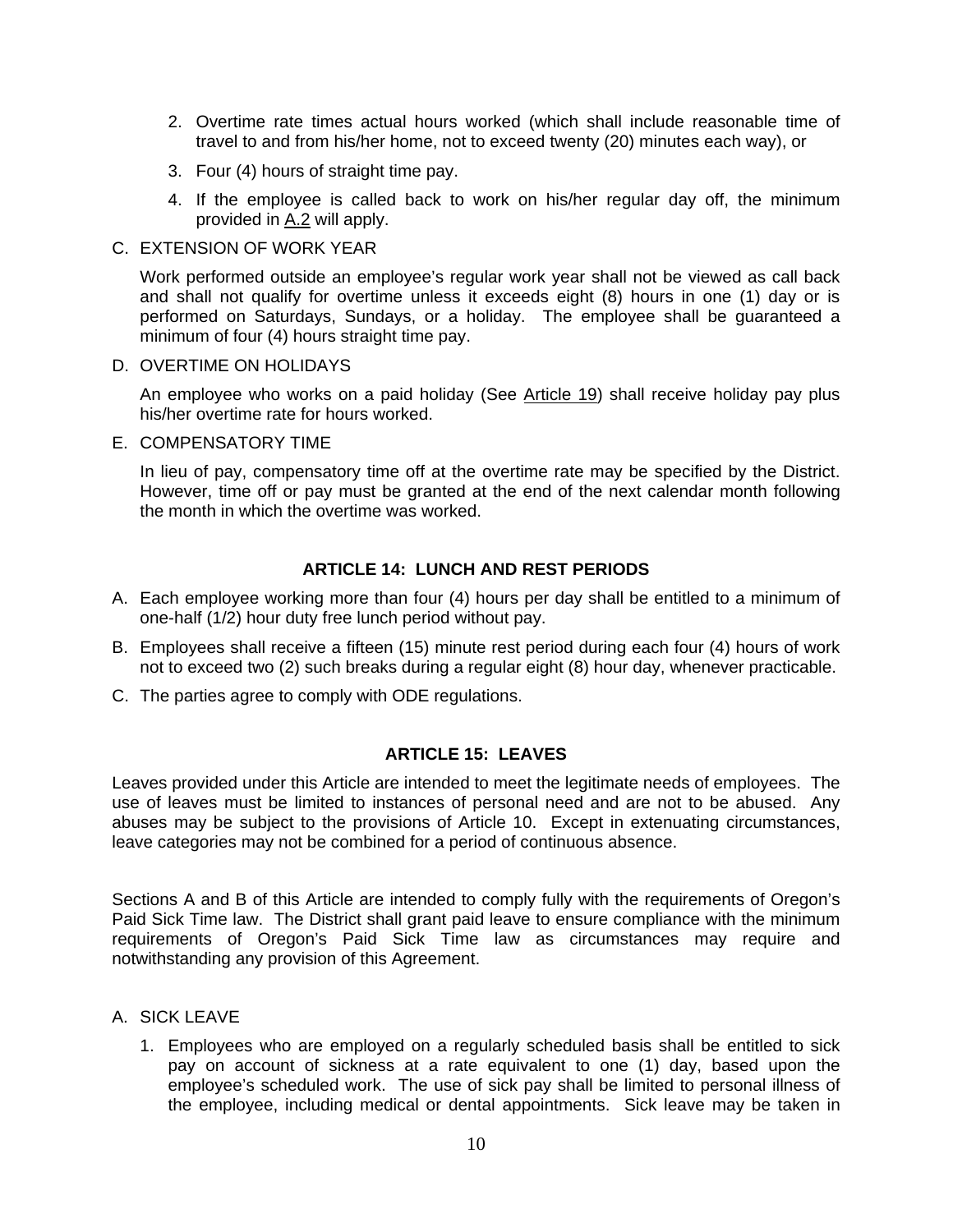half day or whole day increments. When sick leave is taken in a half-day increment and the employee is scheduled to work less than the daily minimum, the amount of the leave shall be equal to half of the employee's daily minimum hours. If the employee is scheduled to work equal to or more hours than the daily minimum, a half-day of sick leave shall be equal to the actual duration of the scheduled route.

- 2. Employees who have completed one (1) full year of service with the District shall be accredited with the equivalent annual sick leave at the beginning of each fiscal or school year. Such advance credit is based upon one (1) day per month worked. If an employee uses the advance credit in excess of that which would be normal accrual and terminates employment, the District shall be entitled to recover from the employee's final paycheck, an amount of money equal to the amount paid for overused sick leave. Other employees shall be credited at the rate of one (1) day for each month worked. Employees working fifty percent (50%) of the month or more shall be accredited with a full day's sick leave. Accrual of sick pay shall continue during any period of absence covered by earned vacation time.
- 3. Sick leave days may be accumulated by employees only if not used in the year for which granted. Total sick leave which can be accumulated shall be unlimited.
- 4. When an employee has exhausted his/her accumulated sick leave credits, s/he shall be entitled, in the event of illness, to receive one (1) day for each year of service at twothirds (2/3) of his/her daily rate of pay. Such additional allowance shall not accumulate and each year's allowance may only be used once.
- 5. Employees shall not be credited with any sick leave days with respect to periods during which they are on leave on absence from work for the District of more than one (1) month duration; their accumulated sick leave shall not be charged with days of sickness during such leave; and they shall not be paid for days of illness during such leave except when the illness or injury is the factor which entitled the employee to the leave in question.
- 6. Employees who are absent five (5) consecutive days or more in a fiscal year, based upon the employee's work schedule, must submit a physician's statement upon return to work. Subsequently, the District may require a physician's statement after three (3) consecutive days absence, prior to returning to work. The District will reimburse employees for reasonable costs incurred as a result of the requirement to obtain a physician's statement, including lost wages, co-payments, and deductibles. The District will not be responsible for the employee's out-of-pocket costs for diagnosis or treatment of any medical condition.
- 7. The District will maintain a Sick Leave Bank, for which the ATU may solicit voluntary contributions from employees of up to five hundred (500) hours per year for use by employees who have exhausted their sick leave. The guidelines for use of the Sick Leave Bank will be jointly developed by the District and the ATU which will include the following:
	- a. Use of hours from the Bank shall only be approved in case of critical illness or injury of an employee.
	- b. The employee must have exhausted all of his/her accumulated sick leave and vacation hours.
	- c. To be eligible, an employee must have been employed by the District for two (2) years or more.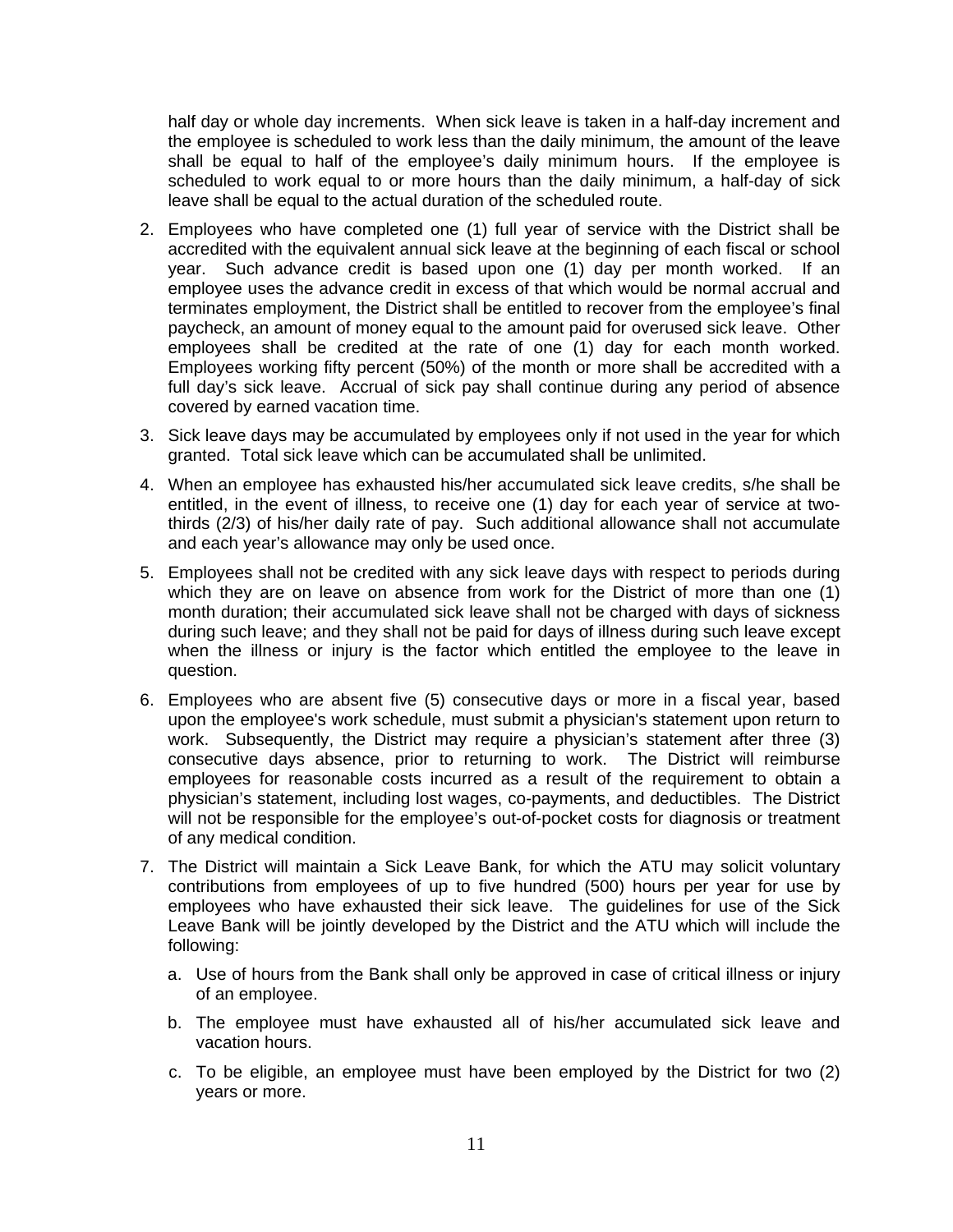- d. Request for use of the Sick Leave Bank will be jointly approved by the ATU and the District. Requests of less than five (5) days or more than twenty (20) days will not be considered.
- e. The Sick Leave Bank will not be used in association with a worker's compensation claim.
- f. Employees' contribution to the Bank shall be for not less than four (4) hours nor more than one hundred (100) hours.
- g. Employees who retire or resign may sign over any remaining sick leave balance provided such contribution does not exceed the annual aggregate limit of five hundred (500) hours.
- 8. When an employee is laid off, accumulated sick leave will be frozen, if the employee is recalled from layoff, such sick leave will be reinstated for that employee.
- B. OTHER PAID LEAVES

An employee who is on an authorized paid leave as provided by this Section shall receive no loss of pay or benefits.

1. Family Illness

All employees shall receive up to three (3) additional days per fiscal year with pay in case of illness of a member of the employee's immediate family. "Immediate Family" shall be interpreted to mean spouse, domestic partner, children, parents, grandparents, grandchildren, mother-in-law, father-in-law, brothers and sisters of the employee, and also any person living in the home with the employee (use of this leave shall be for instances where care or attention by the employee is necessary). In the event that emergency conditions arise, an extension of family leaves shall be determined upon the merits of the individual case by the Office of the Superintendent. Employees who commence employment after the end of the first semester shall be entitled to one-andone-half (1.5) days of family illness leave. After utilizing the available days for family illness leave, the employee may charge against his/her accumulated sick leave when additional time is needed to provide care for a member of the employee's immediate family.

2. Absence Due to Quarantine

An employee's absence from work because of quarantine by the appropriate public health official shall not be charged against the employee's sick leave and the employee shall suffer no loss in pay during such a period as a result of the quarantine; provided, however, that such quarantine is declared solely for the purpose of preventing the spread of a communicable disease to others.

- 3. Bereavement Leave
	- a. An employee shall be permitted an absence of up to one (1) day to attend the funeral of a relative or friend, although one-half day would generally be sufficient. When, in his/her opinion circumstances demand it, the Superintendent shall authorize two (2) days leave to attend the funeral of a relative.
	- b. An employee shall be permitted (5) consecutive days off with pay due to the death of a spouse, domestic partner, parent, biological child, adopted child, foster child, or stepchild of an employee's same-gender domestic partner. An employee shall be permitted three (3) consecutive days off with pay due to the death of a grandparent, grandchild, mother-in-law, father-in-law, brother or sister. An employee shall be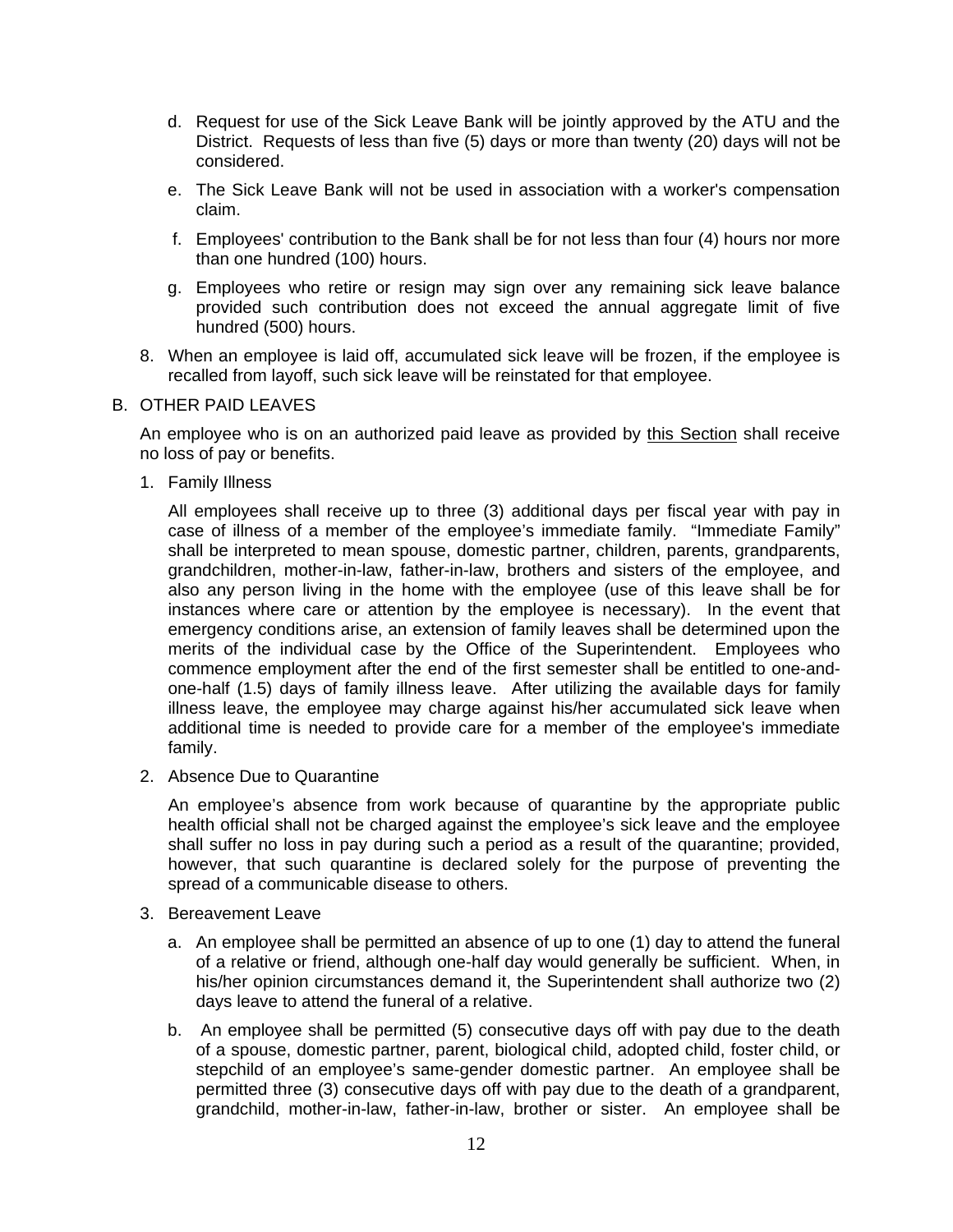permitted three (3) consecutive days off with pay due to the death of a person living in the employee's home if the employee was responsible for the care of such person. Following an absence under this section of three (3) or five (5) days and upon request, an employee shall be permitted two (2) additional days of leave at two-thirds (2/3) of his/her scheduled salary. In the event of death during the employee's vacation time, the employee shall be entitled to the funeral leave provided by this Section in lieu of vacation time. Employees may be entitled to additional unpaid bereavement leave under the Oregon Family Leave Act.

- 4. Emergency/Personal Business Leave
	- a. Employees employed on a regularly scheduled basis shall be entitled to three (3) days leave per work year without loss of pay under the following circumstances:
	- b. In the case of unanticipated circumstances beyond the employee's control and for which prior planning cannot be made; or,
	- c. For attending to matters which cannot be scheduled outside the employee's work hours and for which the personal attention of the employee is required. In such cases, a request indicating the reason for the leave must be made to the responsible administrator at least twenty-four (24) hours in advance.
	- d. Such leaves shall not be used for recreation, other employment, union or political activities, or to extend other leave categories as provided by this Agreement, unless on an approved Federal Family and Medical Leave (FMLA) or Oregon Family Leave (OFLA).
- 5. Mandatory Court Appearances
	- a. An employee subpoenaed to appear as a court witness shall be excused from his/her work assignment without loss of pay, provided that the employee shall submit any witness fee received to the School District Business Office along with a copy of the subpoena. In cases where the employee is a plaintiff or defendant to the action, absence will be without pay or, at the employee's election, emergency leave as provided in Paragraph 4. An employee required to appear in court as a co-plaintiff or co-defendant with the District shall be released without loss of pay.
	- b. An employee subpoenaed for jury duty shall be excused from his/her work assignment without loss of pay provided that the employee shall submit any jury fee received to the School District Business Office along with a copy of the subpoena. On days when the employee is excused from jury duty, s/he shall report to his/her work assignment provided four (4) hours or more of his/her workday remains at the time s/he is excused; and provided that length of time on jury duty prior to excuse and his/her work day with the District shall not exceed his/her normal workday.

#### C. UNPAID LEAVES

- 1. No leave without pay will be granted until an employee has exhausted all paid leave.
- 2. Special Leaves of Absence

Employees who have been continuously employed for two (2) or more years may apply for a special leave of absence without pay. The Superintendent or Supervisor shall exercise discretion in the granting of such leaves. Such leaves shall not exceed one (1) year without special authorization of the Board. Employees on such leaves shall not be permitted to engage in remunerative service without the approval of the Superintendent.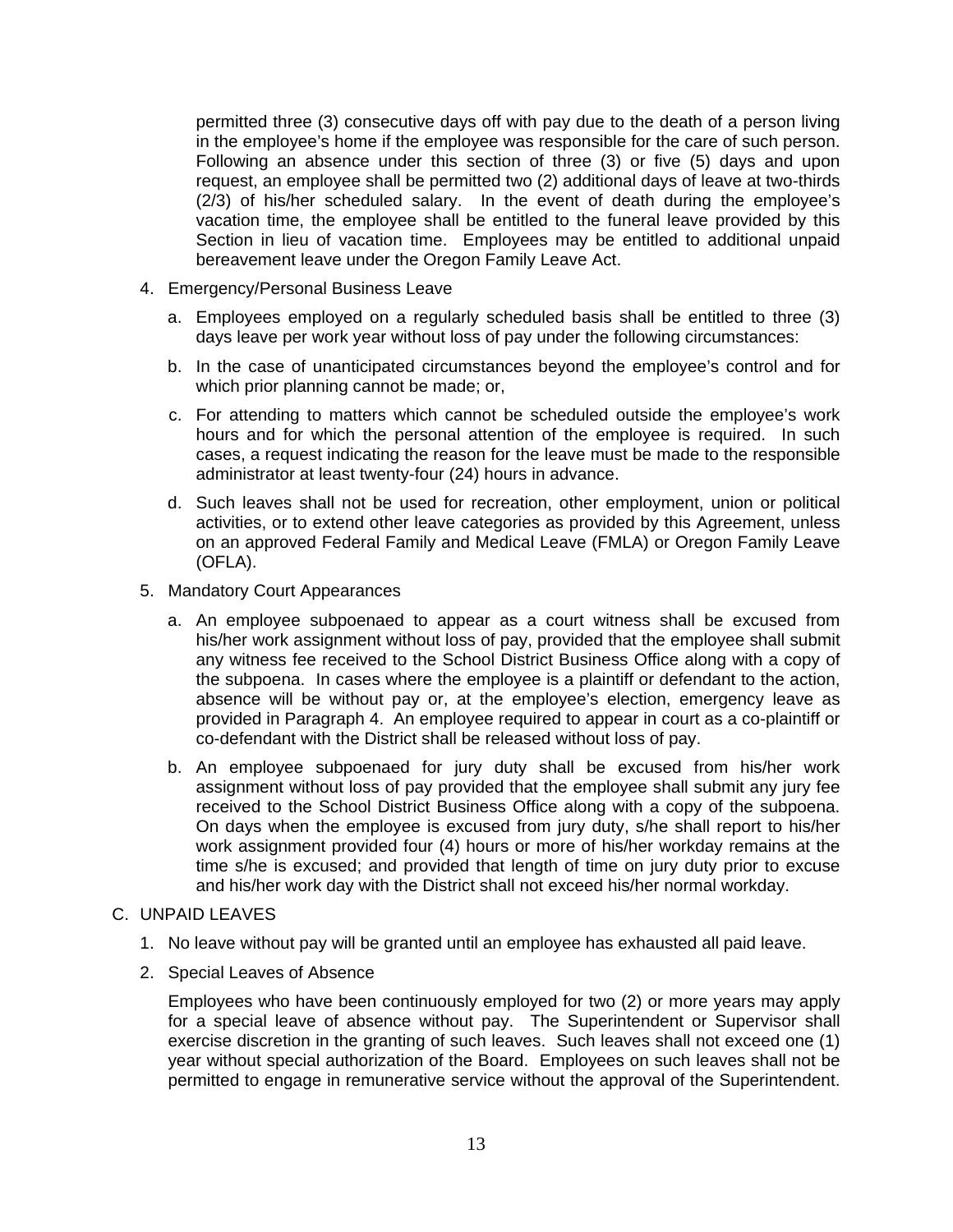Leaves under this Section shall be consistent with the Oregon Family Leave Laws and the Federal Family and Medical Leave Act of 1993.

- 3. Child Care Leave
	- a. An employee covered by this Agreement shall be eligible for a child care leave (maternity, paternity or adoption) for up to six (6) months. The District may, upon written request, extend such leave for additional periods of time.
	- b. An employee who returns to duty following a child care leave shall be entitled to any step increases received by other employees within his/her classification provided s/he was continuously employed for at least one-half (1/2) of his/her designated work year immediately prior to beginning the leave.
	- c. The District shall retain full control and authority to establish policies and regulations in accordance with State statutes, regarding the administration of maternity and child care leaves. Such policies and regulations may include, but not be limited to: application procedures, requirements for physician statements, return procedures, etc. Such policies and regulations shall not be considered as part of this Agreement.
- 4. Federal Family Medical Leave Act and Oregon Family Leave Act

Family medical leave shall be granted according to the provisions of Federal Family Medical Leave Act and Oregon Family Leave Act (FMLA and OFLA). If there is a conflict in the two (2) statutes, the employee gets the greater benefit.

The District may require employees to utilize all accrued paid leave if on an approved FMLA/OFLA leave of absence.

5. Military Leave

The District shall be solely responsible for the establishment of a military leave policy required by ORS 408.210 through 408.290.

#### D. RETURN FROM LEAVE

Employees who are on an approved leave shall have the right to return to their position within twelve (12) months providing the position continues to exist.

#### **ARTICLE 16: INSURANCE**

#### A. HEALTH AND WELFARE TRUST

1. The District shall contribute to the School District No. 1 Health and Welfare Trust as provided in this Section. The District's contribution will be based on the amount necessary to maintain health insurance benefits that are substantially similar to those provided in 2017 for full-time eligible bargaining unit members, their eligible dependents, spouses and domestic partners, minus the employee premium cost share set for the 2018 benefit year, by tier, so long as the super-composite rate per full-time employee does not exceed \$1,355 per month. The super composite rate will be calculated on health, dental, vision, life, and long-term disability insurance benefits for each full-time eligible employee.

The employee's premium cost share contribution shall be made through a "lump-sum" deduction from his/her paycheck. Should the appropriate tax codes allow, said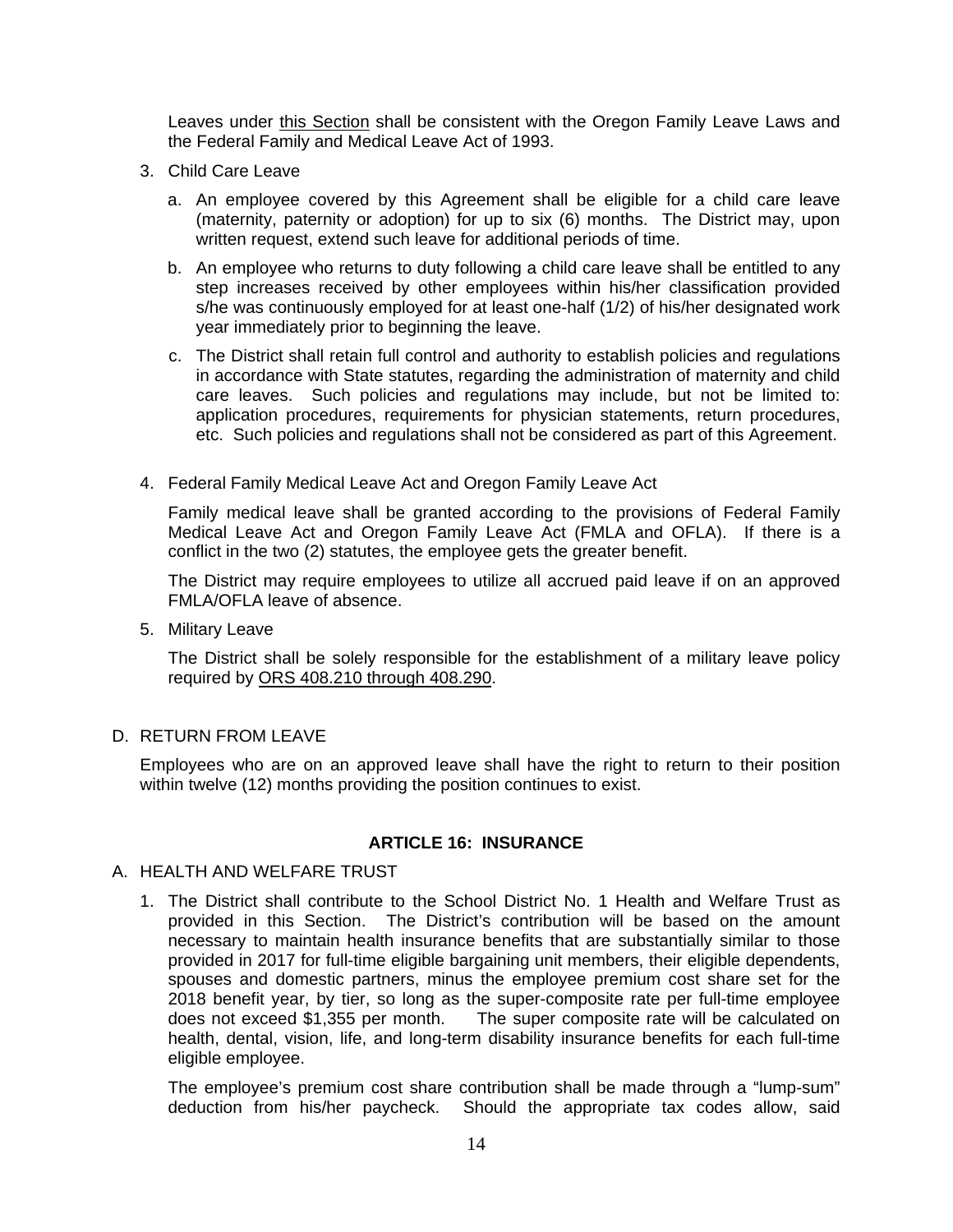deduction shall be made on a pre-tax basis upon proper authorization from the employee. Should the District's payroll system allow, said deduction shall be made on the employee's first  $(1<sup>st</sup>)$  paycheck of the month for which the contribution is made.

- 2. District contributions shall be for the cost of each insurance for participants in any of such plans, including eligible dependents of employees; provided that medical/hospitalization insurance shall be considered first priority and dental insurance shall be second priority. Before such payment is required with respect to an employee, the Trustees shall certify to the District that the employee has such medical/hospitalization coverage (1) through the Trust, or (2) from other coverage which is substantially equal to or greater than that provided by the Trust. The District will not offer a similar plan or other medical/hospitalization insurance coverage to employees, and will not provide cash payments thereto in lieu of its contribution to the Trust.
- 3. If, during the life of this Agreement, a federal or state health insurance program covering all members of the bargaining unit becomes mandatory and effective, the parties agree to meet and discuss the effect thereof upon the District contribution to the Health and Welfare Trust.

#### B. WORKER'S COMPENSATION

All employees of the District are eligible for State workers' compensation benefits. For absence due to a compensable injury as defined in ORS Chapter 656, an employee shall retain the compensation check that s/he receives for time lost. The employee may supplement his/her compensation check with accrued accumulated sick leave.

For purpose of this Paragraph, it shall be considered that an employee's "regular check" paid in a particular payroll period is for services during all that payroll period. For instance, a monthly check paid in August equaling one-twelfth (1/12) of the employee's annual salary shall be deemed compensation for services during August so that workers' compensation benefits received with respect to all or part of that month would be deducted from the amount regularly payable as compensation from the District for such month. Employees who are absent due to an on-the-job injury shall continue to accumulate vacation credits.

## **ARTICLE 17: SAFETY**

- A. SAFETY
	- 1. The District shall maintain safe working conditions in accordance with established federal and state regulations, board policies, and administrative directives. The District and employees covered under this Agreement should work to avoid or minimize hazards.
	- 2. The parties agree to comply with Oregon OSHA and ODE regulations.
	- 3. For accident guidelines, refer to the Bus Drivers' Handbook.

#### B. PHYSICAL EXAMINATIONS

- 1. In the interest of safety and the well being of students, employees and the public, the District and the ATU agree to the objective of a substance free workplace. The District, at its discretion, may require that new employees have a medical examination including substance testing.
- 2. Such examination of a current employee(s) may also be required: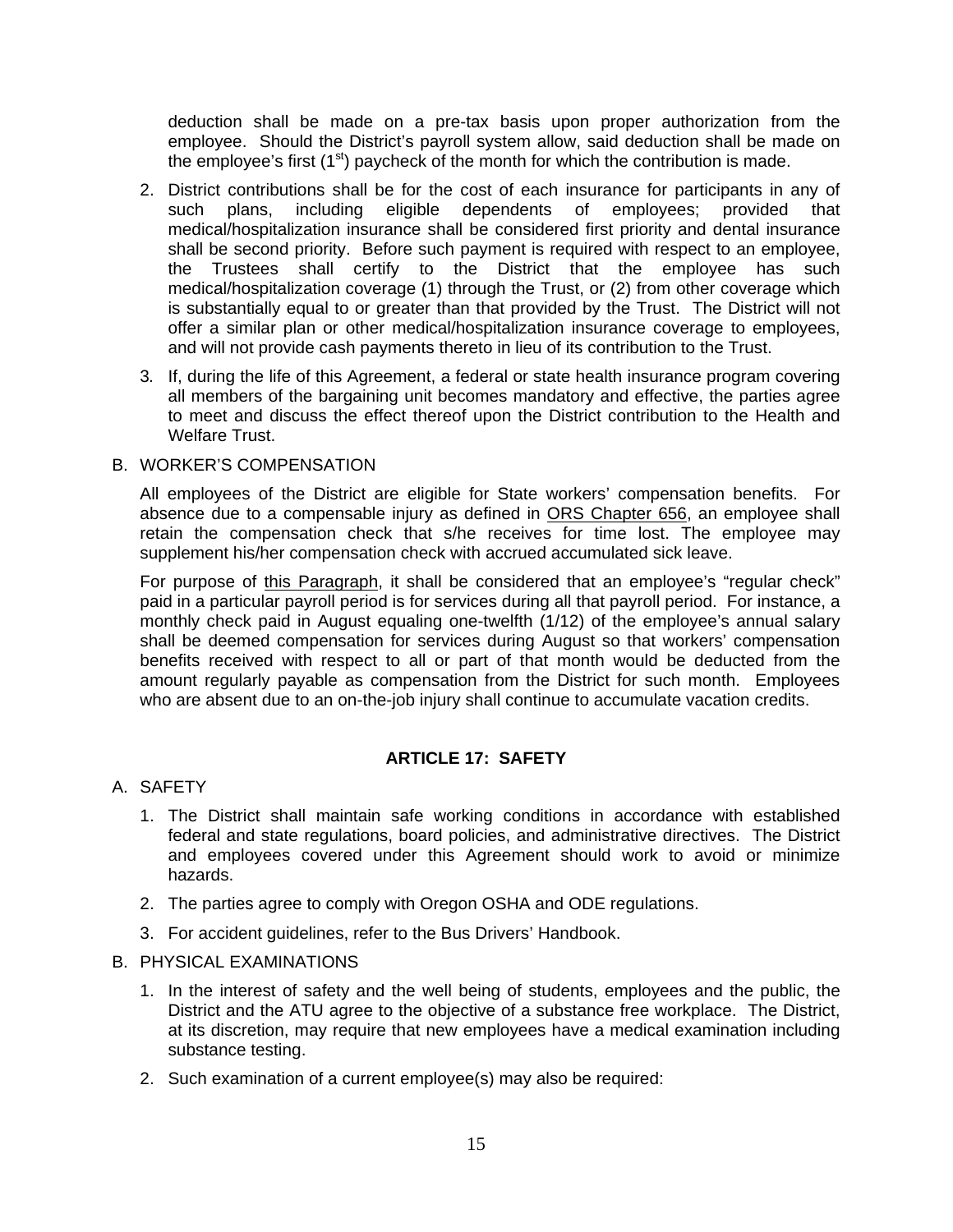- a. When supervision has reason to suspect employee conduct in violation of this drug and alcohol policy. Reasonable suspicion may be based on observations that the employer can describe, such as appearance, behavior, speech, breath odor, bodily symptoms, paraphernalia, or such other reasonable and responsible reason.
- b. In the event of direct involvement or possible involvement in any type of accident or near-accident in which it can be shown that the employee's behavior, judgment, actions, or lack thereof reasonably contributed to the accident or potential accident, injury, or damage to property or equipment.
- 3. The District will comply with the Omnibus Testing Act of 1991 and will pay for postaccident, random, re-employment, and reasonable suspicion abuse testing.

#### C. PROPERTY LOSS

The District shall reimburse employees for loss of personal property, excluding the employee's automobile, which occurs while the employee is on duty under the following circumstances:

- 1. When the loss is a result of any unwarranted assault on the employee's person suffered while on duty.
- 2. Property stolen by the use of forcible entry on a locked container. Reimbursement shall be at replacement costs (not exceeding actual cost) less any insurance or worker's compensation reimbursement. Reimbursement shall not be made for losses less than five dollars (\$5.00) or that portion in excess of four hundred dollars (\$400.00) and shall not be made when carelessness or negligence on the part of the employee was evident.

Employees shall cooperate and support the District in its investigation and resolution of any reported loss. The District will provide assistance in attempting to investigate and/or reclaim other stolen or damaged personal property including automobiles.

D. FINGERPRINTING

The District will pay for the costs of record checks and fingerprinting of existing employees as required by state law.

## **ARTICLE 18: REDUCTION OF STAFF**

- A. The term "seniority" in this Article shall mean length of service as a bus driver with the District.
- B. In the event staff reduction becomes necessary, the District will release personnel in the inverse order of their length of service but may give consideration to special qualifications and experience, and minority employment. In the absence of such considerations and exemptions, layoff shall be based on seniority. The ATU shall be provided the opportunity to consult with the District when the necessity of such reductions is determined. Whenever possible, two (2) weeks written notice of layoff shall be given to each employee to be laid off under the provisions of this Article. Persons given such notice may not exercise the paid leave provisions of Article 15, except for sick leave when supported by a doctor's statement, quarantine, mandatory court appearances or jury duty. This provision applies only to regular employees.
- C. Reductions shall be by seniority within a classification; however, the District may assign employees from a higher classification to a lower classification within an employee group.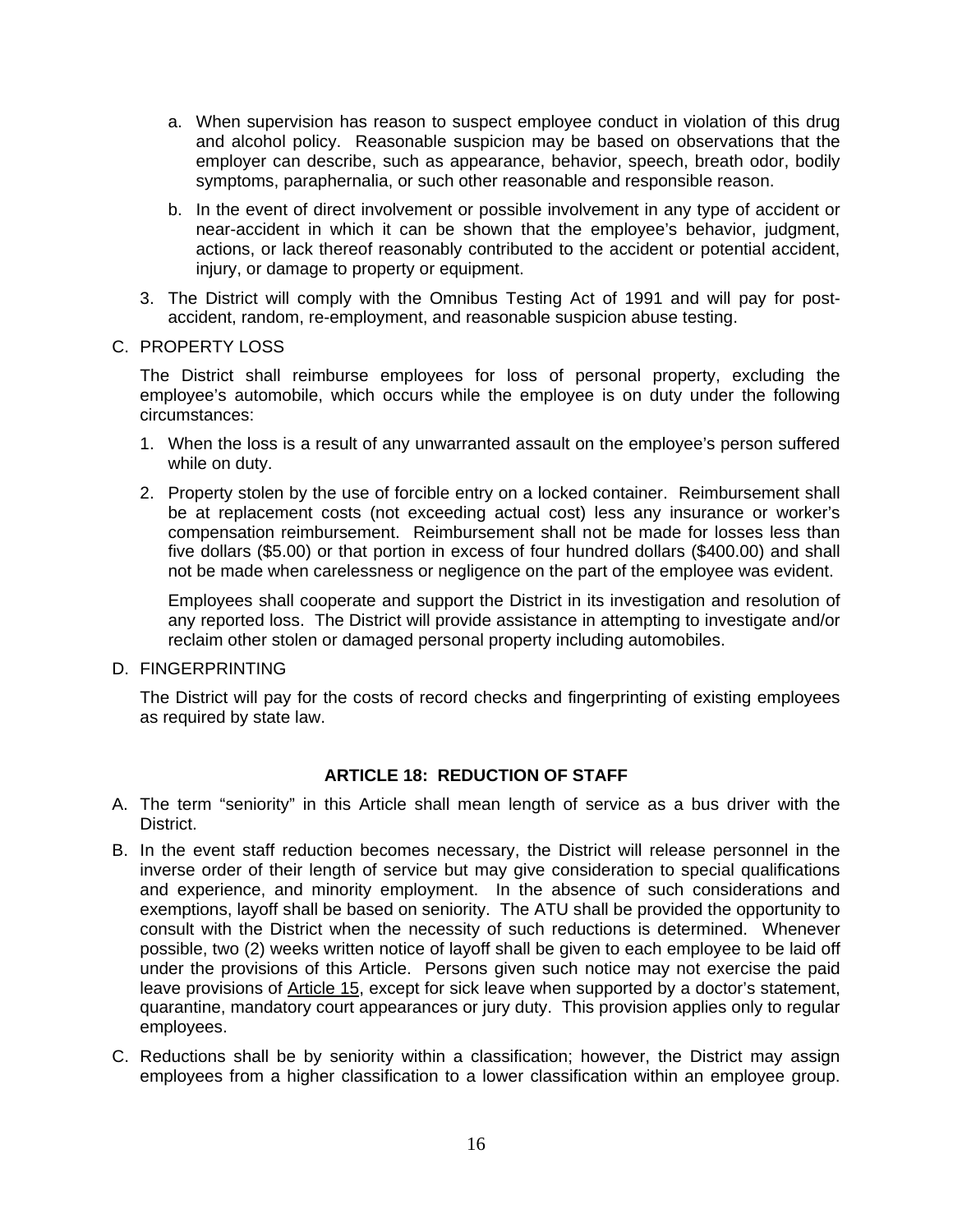The District shall not assign employees to a lower salary level without a corresponding change in job assignment or responsibility.

- D. An employee who rejects an assignment of equal pay and classification shall, by doing so, forfeit all rights under this Article. An employee offered an assignment of lower classification and salary, due to staff reduction, may elect layoff and retain the recall rights provided by this Article.
- E. An employee who is terminated due to such reduction in staff shall have preference in filling positions within his/her employee classification and shall be recalled by the District for employment in such classification based upon seniority with the District; provided, however, s/he is qualified for the assignment. Employees so terminated shall retain such right of recall for a period of three (3) years from the date of termination. Employees so recalled by the District shall be reinstated with seniority rights accumulated as of the date of their termination. Any employee recalled by the District for a position comparable to the one from which s/he was terminated and who rejects such an assignment shall relinguish all rights provided in this Article and Agreement.
- F. By May 30, the District shall attempt to notify employees, whose work years correspond with the school year, of the intended employment status with the District for the following school year. Failure by the District to provide such notice of changes in staffing plans following issuance of notification will not interfere with the authority of the District to reassign or terminate an employee.

## **ARTICLE 19: VACATIONS AND HOLIDAYS**

A. Employees who are employed on a twelve (12) month basis shall receive vacation with pay as follows:

MONTHLY ACCRUAL

| $1 - 5$ | years of<br>service        | 10 | days       | 6.7  | hours                      |
|---------|----------------------------|----|------------|------|----------------------------|
| 6       | "                          | 11 | "          | 7.4  | $\mathfrak{c}\mathfrak{c}$ |
| 7       | $\mathfrak{c}\mathfrak{c}$ | 12 | "          | 8.0  | $\epsilon$                 |
| 8       | "                          | 13 | "          | 8.7  | "                          |
| 9       | $\epsilon$                 | 14 | $\epsilon$ | 9.4  | $\epsilon$                 |
| 10      | "                          | 15 | "          | 10.0 | $\epsilon$                 |
| 11      | $\mathfrak{c}\mathfrak{c}$ | 16 | $\epsilon$ | 10.7 | $\epsilon$                 |
| 12      | $\mathfrak{c}\mathfrak{c}$ | 17 | "          | 11.4 | $\epsilon$                 |
| 13      | $\mathfrak{c}\mathfrak{c}$ | 18 | "          | 12.0 | $\mathfrak{c}\mathfrak{c}$ |
| 14      | $\mathfrak{c}\mathfrak{c}$ | 19 | "          | 12.7 | $\epsilon$                 |
| 15      | $\epsilon$                 | 20 | $\epsilon$ | 13.4 | $\epsilon$                 |
| 16      | $\epsilon$                 | 21 | $\epsilon$ | 14.0 | $\epsilon$                 |
| 17      | $\mathfrak{c}\mathfrak{c}$ | 22 | (max.)     | 14.7 | $\epsilon$                 |

Employees shall accumulate vacation credits at the appropriate above monthly accrual rate following completion of each month worked. For employees with dates of hire after the first working day of a month, accrual shall begin (and/or be increased to the next step) the following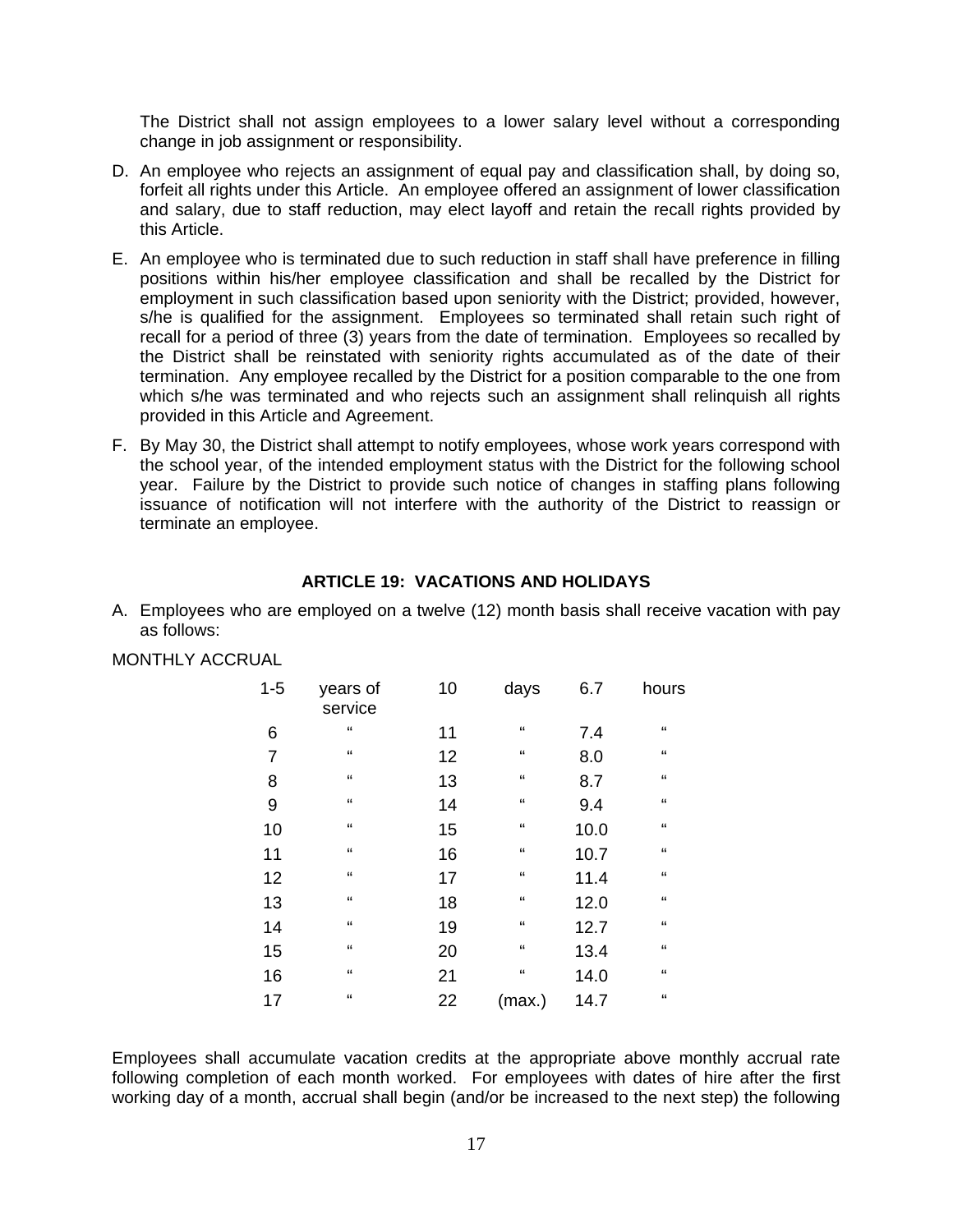month. For the purpose of this Article "month worked" shall mean on-the-job time, vacation time and authorized paid leave. New employees shall generally not be eligible to take vacation until completing one (1) year of service. Exceptions may be made upon approval of the employee's supervisor. However, at no time shall an employee take paid vacation against time not yet earned.

Vacations must be scheduled through an employee's supervisor. A supervisor may require that vacations be scheduled at a time least disruptive to the department to which the employee is assigned.

An employee who has scheduled vacation and is prevented by the District or workers' compensation compensated injury from taking his/her scheduled vacation, and because of a change in the fiscal year would lose accrued vacation hours, shall be allowed to reschedule the vacation period within a reasonable time.

An employee who occupies a position having a work year of less than twelve (12) months and who transfers to a 12-month assignment may count the time employed in the previous assignment as qualifying for vacation allowance. The basis for this allowance shall be the number of days worked in the previous position divided by a 21.75 day calendar month. This number will be converted to years of service and the employee shall commence to accrue vacation credits at the monthly rate shown above.

B. HOLIDAYS

1. Regularly employed 190-200-210 day employees shall receive the following paid holidays:

> Labor Day Veterans' Day Thanksgiving Day New Year's Day Martin Luther King, Jr. Day Presidents' Day Memorial Day

Regularly employed 12-month employees shall receive the above days and, in addition, shall receive Independence Day and Christmas Day. Drivers that are assigned a summer route and scheduled to work the day before or the day after Independence Day is observed shall receive the full pay for the holiday. In the event the District closes in observance of any other day, 12-month employees shall not suffer pay loss. Holiday pay is included in the monthly annual salary of salaried employees. Regularly employed hourly employees shall receive full pay for holidays.

- 2. Employees shall receive holiday pay provided the holiday falls on a scheduled workday of an employee and that the employee worked or was on an authorized paid leave the nearest scheduled workday immediately preceding and following the holiday. Holiday pay will be adjusted annually on the June paycheck for each employee whose average daily work schedule exceeds the employee's scheduled set-up time.
- 3. The District reserves the right to change the days designated as paid holidays provided that in so doing it does not reduce the number of paid holidays. Thirty (30) days prior to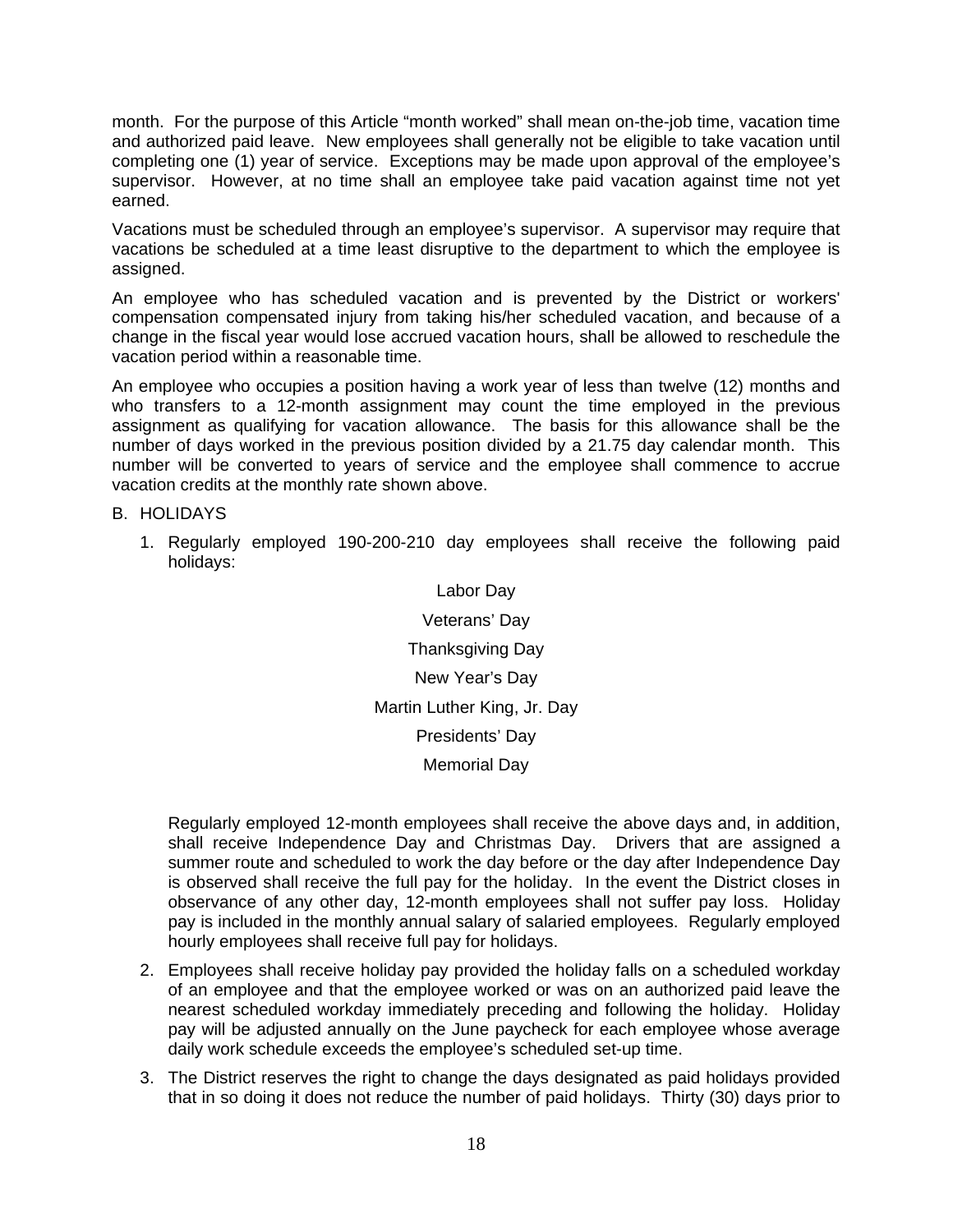implementing such change, the District shall notify the ATU of the reasons therefore and provide opportunity for consultation.

4. Employees who are members of a religious faith may use the leave provisions of Article 15.B.4 for participation in religious observances when such participation during the workday is required by that faith.

## **ARTICLE 20: COMPENSATION**

## PAYROLL CHECKS

- 1. Employees whose work years are less than twelve (12) months and who are employed at the beginning of the regularly scheduled work year, may receive their annual compensation in ten (10) or twelve (12) monthly payments. Such employees must indicate, in writing, their preferred method for payment for the coming school year. This writing must be submitted to Human Resources no later than August 1 of any given year. Employees hired after August 1, but prior to the first payroll cutoff date in September, shall be notified of the opportunity to make their selection prior to the first payroll cutoff date in September. Employees who do not submit a selection will be paid on a twelve (12) month basis. The method of payment cannot be changed during the course of the scheduled work year.
- 2. There will be no change to the method of payment in subsequent years unless the employee makes such an indication in writing to the Human Resources Department prior to August 1 of any given year.
- 3. Employees hired after the payroll cutoff in September shall receive their salary prorated over the remaining pay periods in the scheduled work year.
- 4. For an employee who selects payment on a ten (10) month basis, the last payment shall be subject to three (3) months of authorized payroll deductions, e.g., employee contributions to health and welfare insurance, organization dues, credit union, etc.

#### BONUS PAY PROGRAM

The District may implement a bonus pay program for a group of employees (such as employees assigned to a particular school) to receive additional compensation above their normal wage or salary rates based on the group's successful completion of goals specified in advance by the District.

#### SOCIAL SECURITY

At the time of the execution of this Agreement, continued participation by the District in the National Social Security Pension Act was anticipated. The District shall not take any formal action to withdraw the participation without notifying the ATU and providing opportunity for consultation.

#### SCHOOL YEAR

The Board retains the right and authority to change the days on which school shall be held and to make any adjustments to the work year. In the event of adjustment to the work year, the District shall consult with the ATU before implementing any change, and the salaries set forth in this Agreement shall be adjusted for the added or deleted days on the basis of the employee's daily rate under said salary schedules.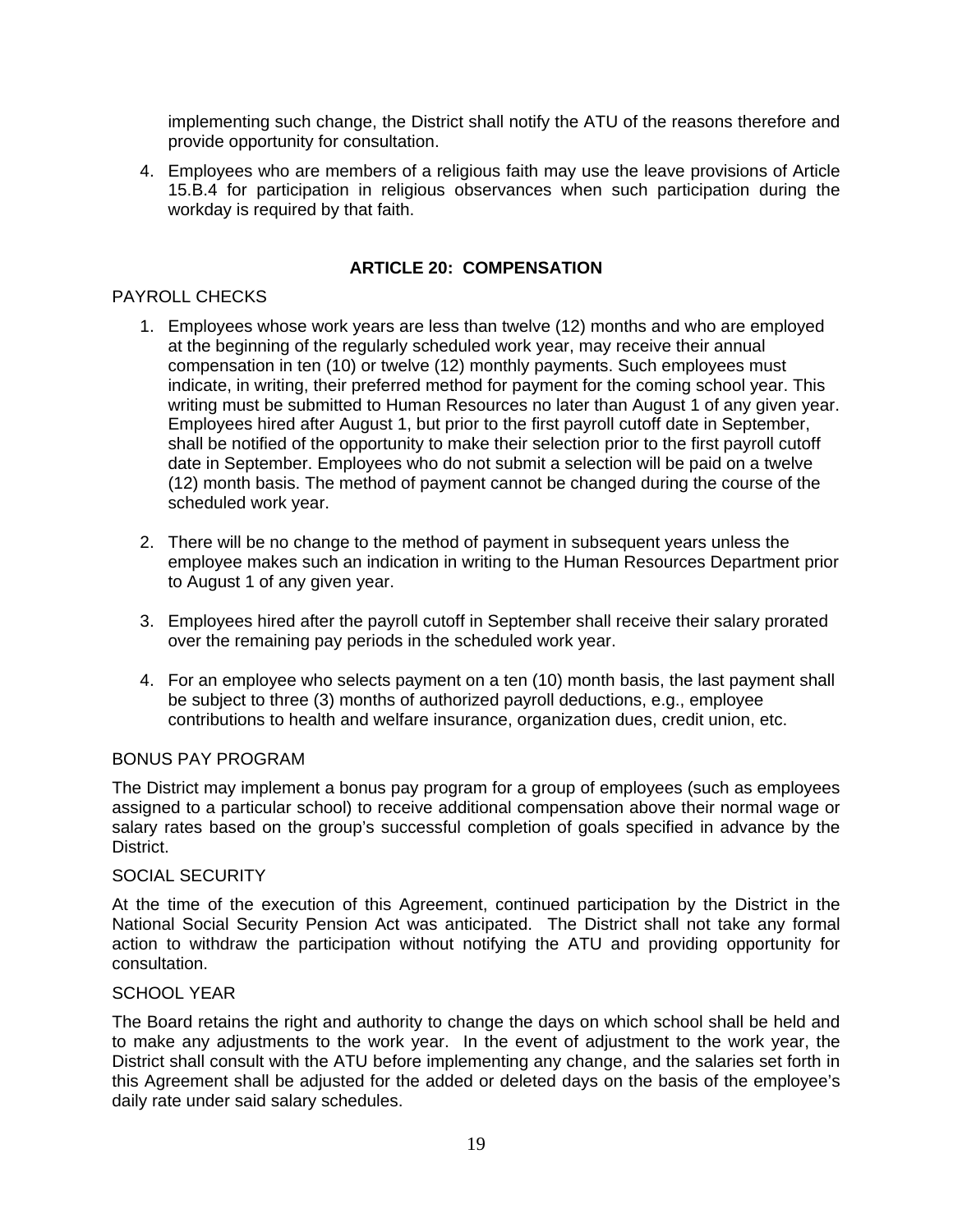#### PERSONAL VEHICLES

Employees who are required to use their personal vehicles for travel on behalf of the District during on-duty time shall be reimbursed by the District. The District may require as a condition for reimbursement that the employee provide a certificate of insurance showing that the employee has basic liability coverage equal to or greater than minimum amounts required by District policy or regulation. Reimbursement shall be at the rate established by the Internal Revenue Service.

### **ARTICLE 21: TRANSFER AND ASSIGNMENT**

- A. A driver shall receive a minimum of six (6) hours, or 6.8 hours if assigned a midday run, of work daily and shall be obligated to perform assigned work as necessary to meet the six (6) hour**,** or 6.8 hour if assigned a midday run, per day minimum.
- B. Drivers will be given the opportunity to bid on routes prior to the beginning of the school year. Thereafter, new or additional routes shall be posted and bid separately providing it does not conflict with the driver's existing routes. Another opportunity to bid shall occur in June for summer work.
	- 1.Any separate midday route which is created after initial bidding shall be posted for bid and awarded to the most senior driver as long as the new combined route does not exceed eight (8) hours of work per day. Midday routes that are combined with other routes at the completion of the initial bid shall remain combined for the school year.
	- 2. Route assignments will be offered to drivers on the basis of seniority and qualifications. In the event no driver accepts the assignment, it will be assigned to the least senior qualified driver taking into consideration the needs of the District and efficiencies of operations.
	- 3. The District shall post route schedules and descriptions, cover driver positions, any special qualifications required, and seniority lists. Such posting shall be for a period of not less than three (3) days at each dispatch location. Drivers shall then bid routes based on seniority. If they are not bid during this time, the District will assign the route.
	- 4. Bidding will be conducted by seniority. Drivers may bid by written proxy only at the beginning of the school year. Verbal proxies are not permitted. Drivers who do not bid will be assigned whatever route is still available after all other drivers have bid. No driver shall be allowed to bid until completion of the District training requirements for the coming school year. Such drivers will be subject for assignment after completion of the required training.
	- 5. When a route becomes permanently vacant or a new route is created after initial bidding, the schedule and description of that route shall be posted and will be bid up to two (2) more times each awarded on a seniority basis. District Management will then assign any resulting open route.
	- 6. Set-up times for routes shall be reviewed following the last week of September and adjustments made where appropriate.
	- 7. Cover drivers shall be assigned work, including coverage of routes when regular drivers are unavailable, and will be set up as eight (8) hours guaranteed per day.
- C. Notices for vacancies that represent promotional opportunities for drivers, that is, Driver/Trainer, Driver/Dispatcher, Driver/Radio Operator, shall be posted for a minimum of three (3) days. The District may fill the position on an emergency basis (not to exceed one (1) week) without posting.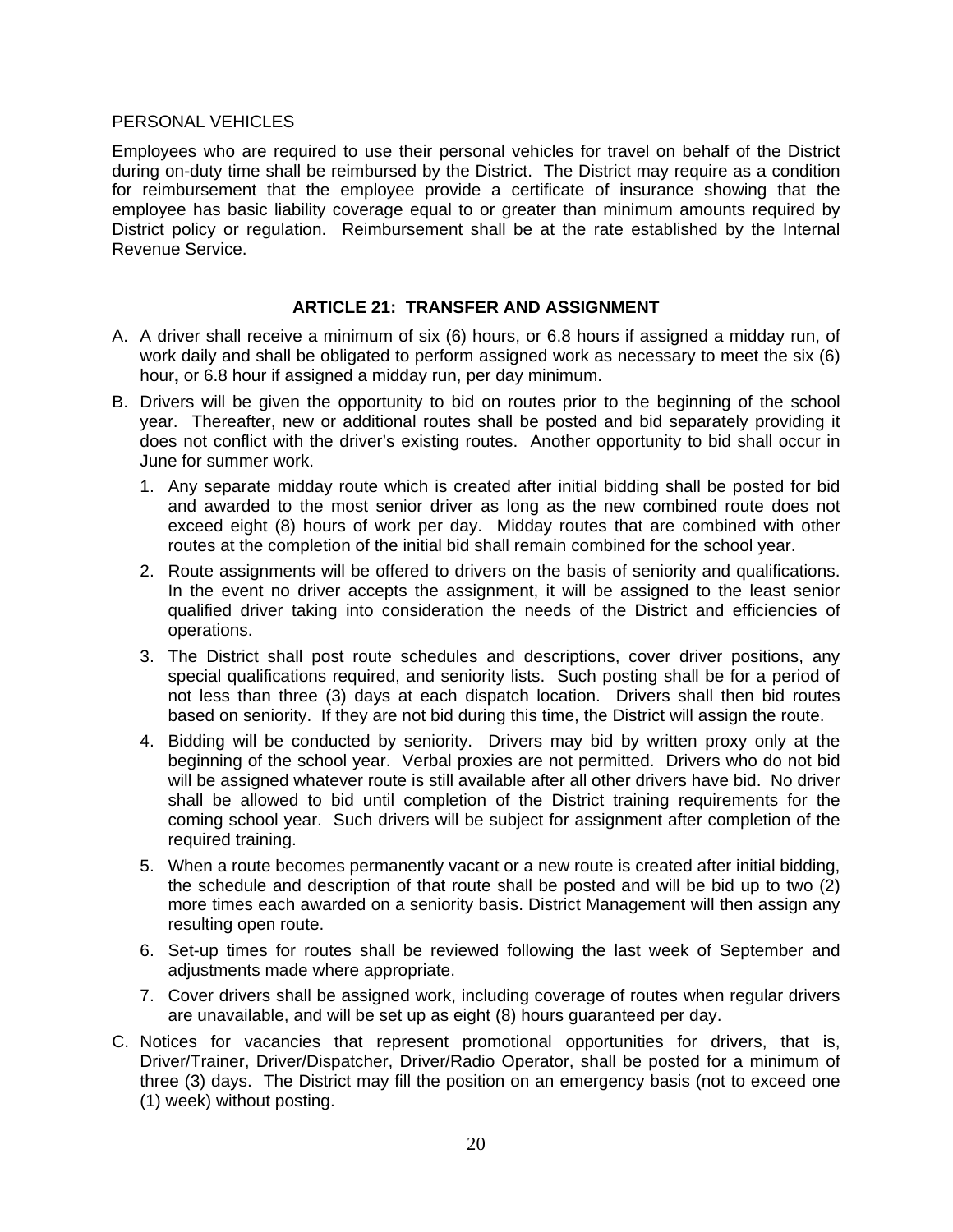- D. In the event a route schedule is changed which reduces the number of hours of work for a driver, any reduction in hours of pay shall not be effective for two (2) weeks. Layoff shall be conducted in accordance with Article 18 of this Agreement.
- E. Drivers hired after July 1, 2000, who are designated by the District as part time, are excluded from the six (6) hour minimum in Article 21.A.
- F. Summer school drivers shall receive a minimum of 4.5 hours of work daily with 2.25 hours per movement. Summer school drivers are excluded from the six (6) hour minimum in Article 21.A.
- G. The geographic area a driver bids on will be considered when new schools or worksites are added to existing routes.

#### **ARTICLE 22: DURATION**

- A. Except as may otherwise be provided for in this Article, this Agreement shall become effective as of the date it is signed by the parties and shall continue in effect through 11:59 PM, June 30, 2019.
- B. Should there be an intervening change in the law which would significantly reduce the District's revenue, and thus, its fiscal stability below the level being planned for at the time of the execution of this Agreement, the parties agree to reopen the negotiations on salaries and other economic benefits established by this Agreement.
- C. In the event that under applicable laws, some other method of representation or some other applicable representative for employees is elected, this Agreement shall not terminate, but shall be fully binding according to its terms upon any and all employees or successors to the ATU as exclusive representative of employees or portion thereof, except as to representation of employees for whom the ATU remains the exclusive collective bargaining representative by law. Such event shall terminate the rights and authority of the ATU under this Agreement.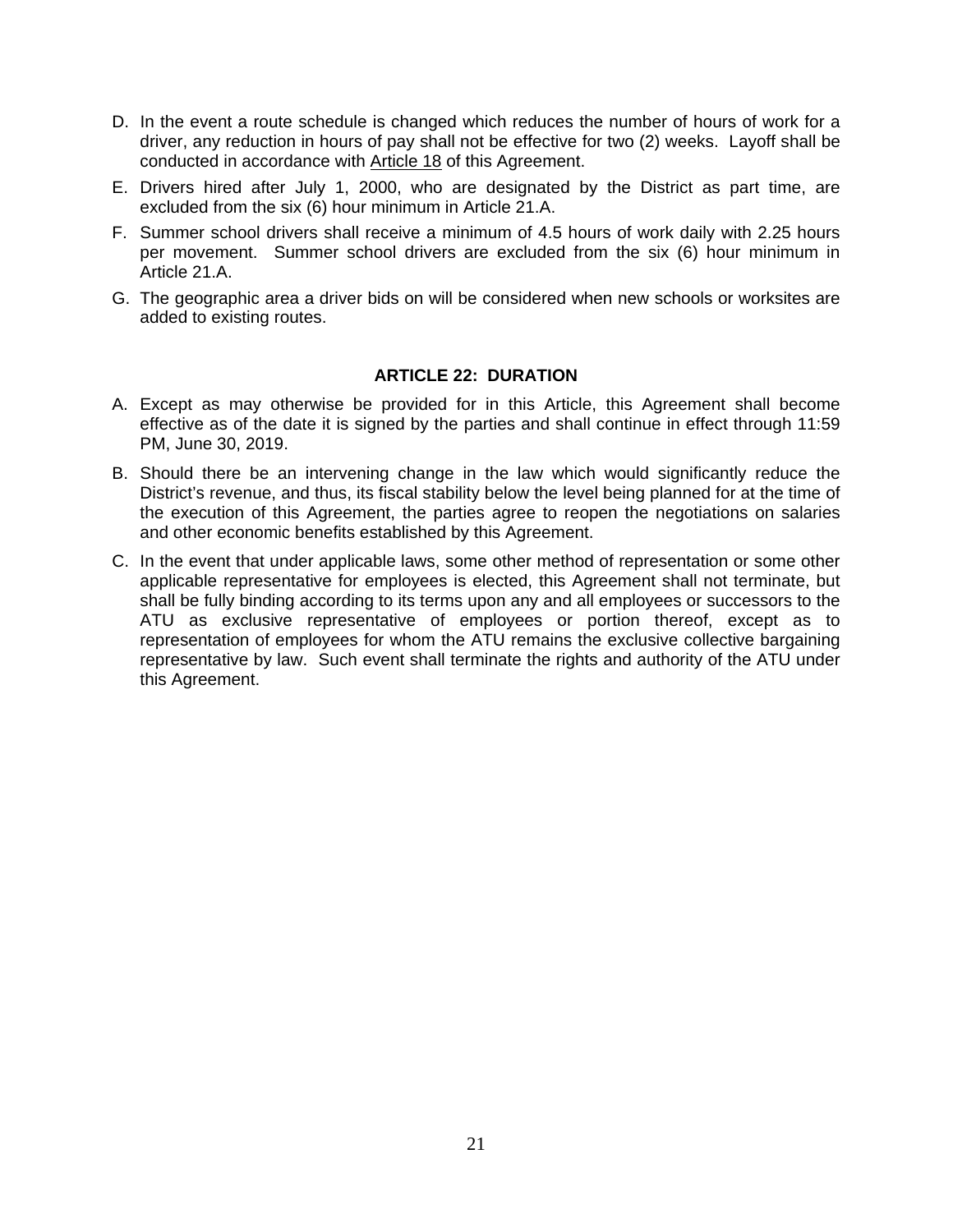## **APPENDIX A: SALARY SCHEDULE FOR BUS DRIVERS**

|                                             | <b>Effective</b> | <b>Effective</b> |
|---------------------------------------------|------------------|------------------|
| <b>STEPS</b>                                | 8/14/2017        | 7/1/2018         |
| 1                                           | \$16.74          | \$18.50          |
| 2                                           | \$17.61          | \$18.87          |
| 3                                           | \$18.50          | \$19.77          |
| $\overline{4}$                              | \$19.38          | \$21.15          |
|                                             |                  |                  |
| $LG-5$                                      | \$20.74          | \$22.70          |
| $LG-10$                                     | \$21.74          | \$23.13          |
| $LG-15$                                     | \$22.68          | \$24.19          |
| $LG-20$                                     | \$23.72          | \$25.05          |
| $LG-25$                                     | \$24.56          | \$25.75          |
|                                             |                  |                  |
| Type 10                                     |                  |                  |
| Step 1                                      | \$16.74          | \$17.96          |
| Step 2                                      |                  | \$18.87          |
|                                             |                  |                  |
| <b>ASSIGNMENT PREMIUMS (over base rate)</b> |                  |                  |
| Driver/Trainer (DT                          | \$2.00           |                  |
| Driver/Dispatcher (DD)                      | \$3.00           |                  |
| Radio Operation (RO)                        | \$3.00           |                  |
| <b>Designated Drier/Trainer</b>             | \$2.00           |                  |
| <b>Casual Driver Trainer</b>                | \$2.00           |                  |
| (only for hours so worked)                  |                  |                  |

#### **Effective 08/14/17**

A. Drivers who complete five (5) years of service as a bus driver with the District shall receive longevity pay LG-5. Such pay shall become effective the month following completion of five (5) years of service. Drivers who complete ten (10) years of service as a bus driver with the District shall receive longevity pay LG-10. Such pay shall become effective the month following completion of ten (10) years of service.

Drivers who complete fifteen (15) years of service as a bus driver with the District shall receive longevity pay LG-15. Such pay shall become effective the month following completion of fifteen (15) years of service. Drivers who complete twenty (20) years of service as a bus driver with the District shall receive longevity pay LG-20. Such pay shall become effective the month following completion of twenty (20) years of service. Drivers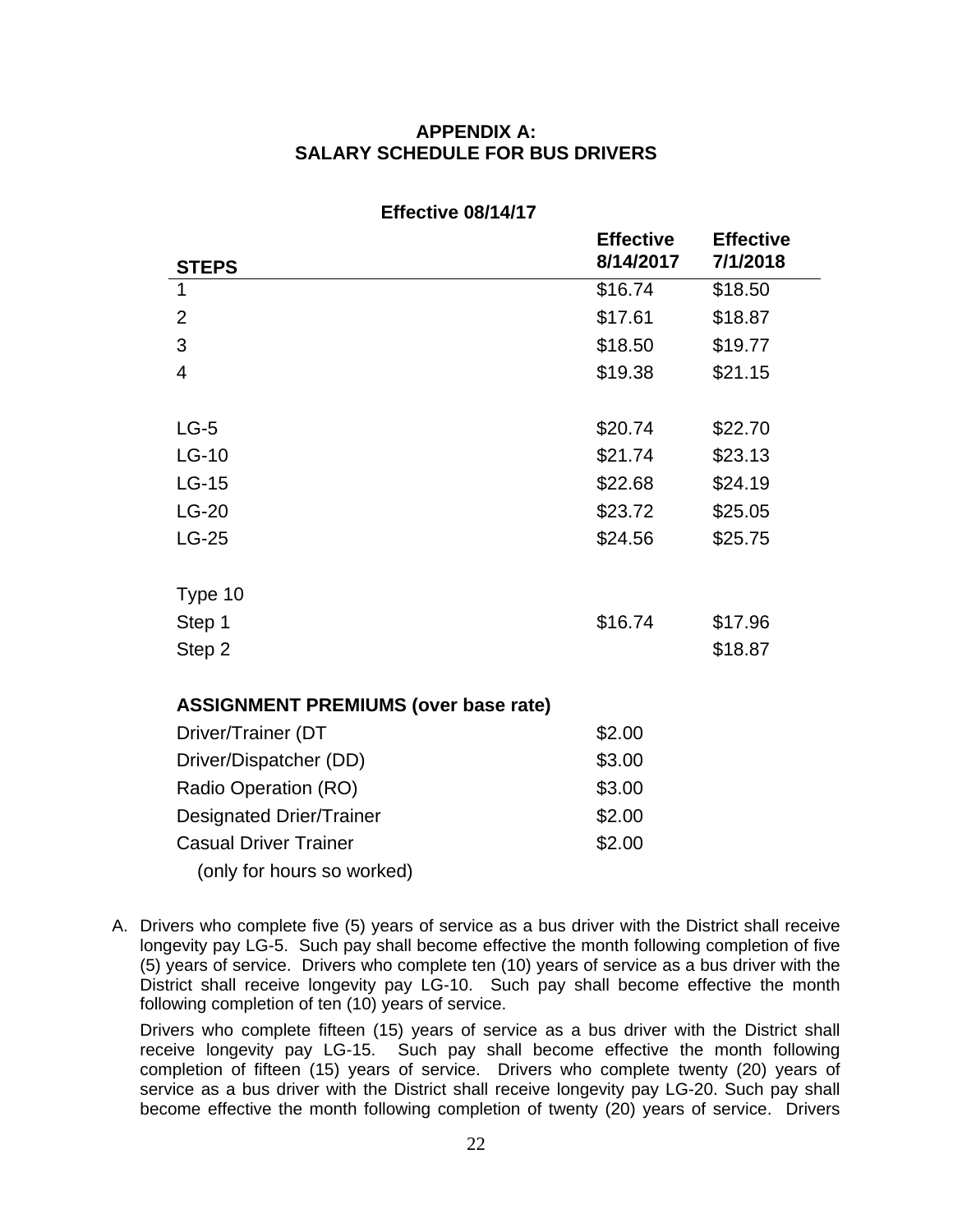who complete twenty five (25) years of service as a bus driver with the District shall receive longevity pay LG-25. Such pay shall become effective the month following completion of twenty five (25) years of service.

- B. A single step increment will be granted once each school year for eligible drivers. For clarification, the step increment is in addition to the salary schedule increases above.
- C. Retroactive pay adjustments shall only be implemented for those employees who are active, on an approved leave of absence, been transferred to a different position within the District, or who are PERS eligible and have retired, at the time of the adjustment.
- D. Trainees shall receive the state or federal minimum wage, whichever is highest, while in training. Trainees shall not be entitled to other benefits provided by this Agreement. Upon satisfactory completion of training and eligibility requirements and assignment as a bus driver, they shall be placed at Step 1.
- E. Newly employed drivers who hold a valid Commercial Driver's License with a school bus ("S") endorsement, and an Oregon school bus driver certificate will be given one (1) step credit for each year of prior experience as a school bus driver, except that none shall be placed higher than Longevity Step 5 (LG-5). Nothing in this section is intended to prevent the District from providing experienced drivers a higher step upon entry at its sole discretion.
- F. A driver designated as a Driver/Dispatcher, Driver/Trainer or Driver/Radio Operator shall receive the hourly premium specified in addition to his/her hourly rate.
- G. Each driver who works more than four (4) hours per day on a continued movement shall be entitled to a minimum of one-half (1⁄2) hour duty-free lunch period without pay. When a driver's assignment precludes a duty-free lunch period (1⁄2 hour), the driver shall be paid for such period.
- H. Drivers required to attend in-service training during the course of the school year on days that they otherwise would not be working, shall receive not less than four (4) hours pay at their regular rate. The District agrees to consolidate such training into as few days as possible and shall make a reasonable effort to have the August in-service day and bid day occur on two (2) consecutive days. The ATU will send a written reminder to drivers indicating that attendance at the August meeting is mandatory and stressing the importance of on-time attendance.
- I. In the event of nonscheduled early dismissal, drivers on duty who report back to work shall receive not less than their regular setup time or actual time worked, whichever is greater. In the event of an unscheduled two-hour late start due to weather, drivers are to report one and one-half (11⁄2) hours later than regular report time. In the event of a scheduled twohour late opening, drivers are to report two (2) hours later than regular report time.
- J. The District will provide up to three (3) days compensation for use only in the event of District designated closures because of inclement weather or reasons of an emergency nature. This additional compensation shall be considered payment for up to three (3) replacement days. District Designated Closure compensation will be used in the manner specified in the following subsections:
	- 1) If the District closes an employee's worksite because of inclement weather or reasons of an emergency nature, the following procedures will be implemented:
		- a. An Employee will be compensated at their regular rate of pay for their regularly scheduled hours of work for up to three (3) days in a fiscal year.
		- b. If a worksite is closed for more than three (3)days in a fiscal year, employees may then use emergency/personal leave, comp time, or vacation days in lieu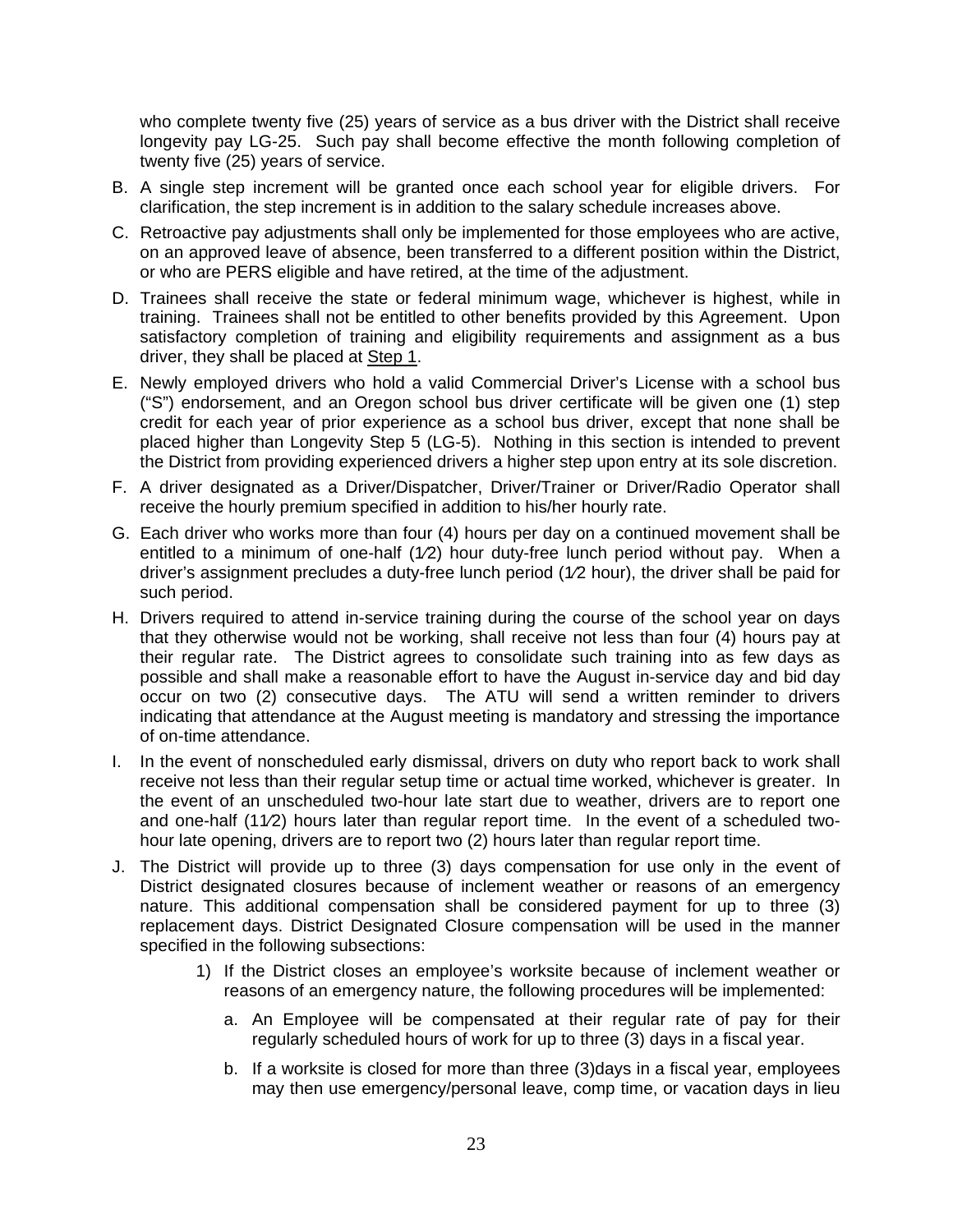of unpaid leave, unless the employee has no such leave available; in which case the employee will be on an approved unpaid leave of absence.

- c. If, due to closures because of inclement weather or reasons of an emergency nature, the school year is extended, employees will work up to three (3) days without additional compensation. If the school year is extended beyond three (3) days, employees will be paid at their regular rate of pay.
- d. Notwithstanding Article 19.B, the District may schedule Presidents' Day as a make-up day with at least thirty (30) calendar days' notice. Employees who work Presidents' Day will receive their regular rate of pay.
- K. All drivers are required to read and become familiar with the Bus Drivers' Handbook. Drivers, who were hired prior to March 1 of the previous school year and have been an active employee since, will receive a stipend of one hundred fifty dollars (\$150) in their December check.
- L. The District shall reimburse drivers for the cost of testing and fees for initially obtaining a Commercial Driver's License certificate. The District shall pay such costs for newly hired drivers. The District will pay for only tests that are passed.
- M. During the life of this agreement, should the District increase the health insurance contribution of SEIU, PFSP, DCU, or the unrepresented employees of the District, at the ATU's discretion, Article 17 (Insurance) may be reopened for further negotiation under the expedited bargaining rules.
- N. At least forty-eight (48) hours prior to each meeting of the Board of Education, the District will email the designated Union steward a link to the electronic agenda and materials for the meeting.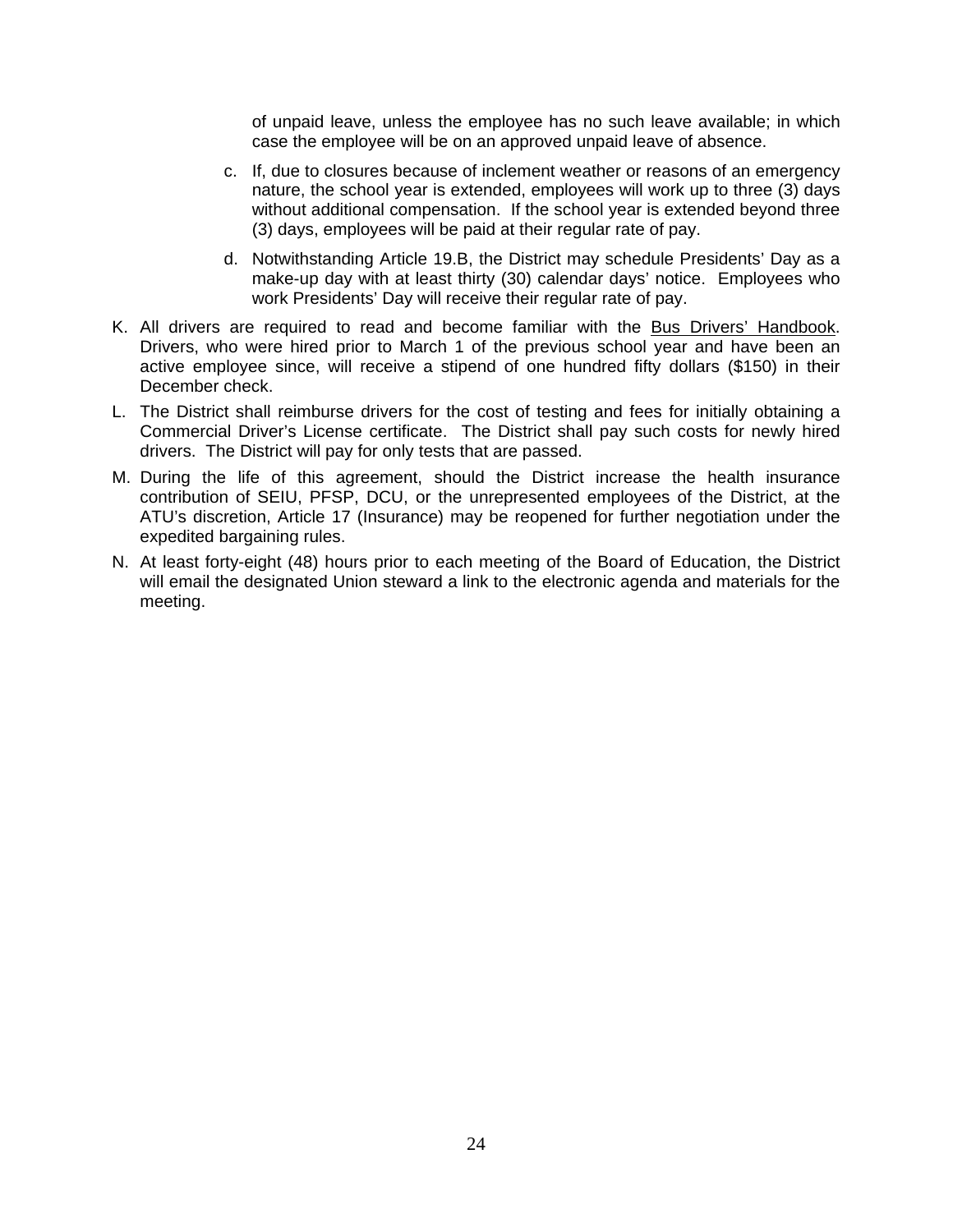## **APPENDIX B: TEMPORARY ASSIGNMENTS AND EXTRA NON-DRIVING DUTIES**

Temporary assignments and extra non-driving duties will be assigned in the following manner:

- 1. A description of the work to be performed will be posted in Dispatch, emailed to drivers via District email and shall list the desired experience, skills and abilities.
- 2. A sign up sheet will be posted for interested drivers in Dispatch. This will include a closing date.
- 3. After the closing date the interested individuals will be contacted and a time scheduled to determine which candidate has the best qualifications for the duties. This may be as simple as an oral interview or can include a skills assessment exercise.
- 4. At the conclusion of the process, the individual with the best qualifications will be awarded the extra duties or temporary appointment. If two or more individuals have the desired skills seniority will be the deciding factor.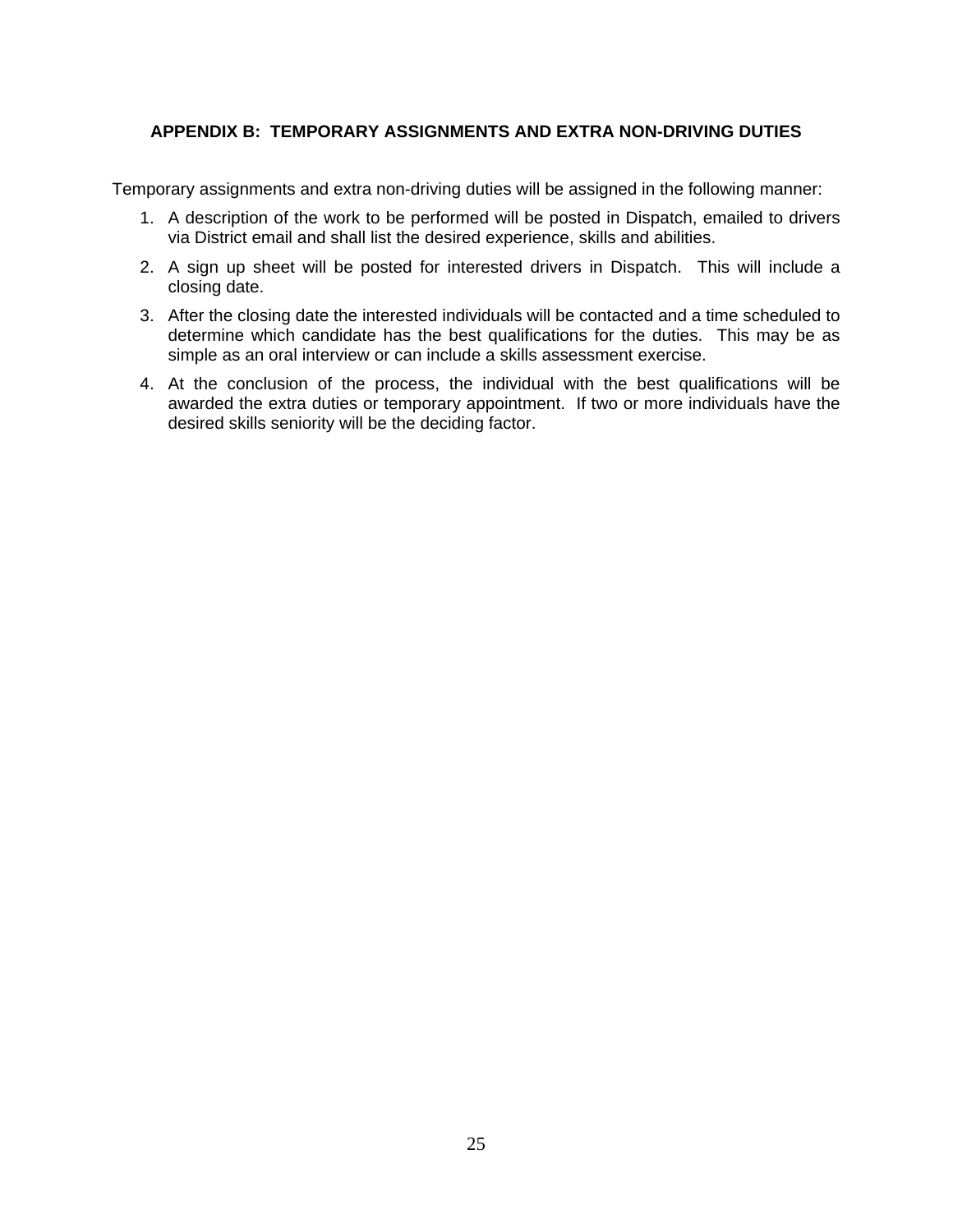#### **APPENDIX C: DEFINITIONS**

Definitions:

ON-DUTY TIME shall be defined as:

Report to work until return to base station or parkout after completion of assigned movement. Drivers shall be paid no less than six (6) hours, or 6.8 hours if assigned a midday run. However, a driver is subject to assignment of work by the District during the entire six (6) hour**,** or 6.8 hour if assigned a midday run, period.

OFF-DUTY TIME shall be defined as:

Any time that a driver is at the base station or parkout for more than one-half (1⁄2) hour between movements.

A BUS MOVEMENT shall be defined as:

Driver and vehicle leaving base station or parkout to pick up one or more places and return to base station or parkout after completion of the assigned route.

LAYOVER shall be defined as:

A driver assignment at District request, where the driver remains with the bus and is paid for the time.

PARKOUT shall be defined as:

A driver assignment initiated by driver request and approved by the District, where the driver does not necessarily remain with the bus at a District facility. The drivers will not have such time deducted from their set-up time. Drivers may be required to return to the bus yard at the request of the District.

EXTRA DRIVING DUTY shall be defined as:

School bus driving work available to qualified School Bus Drivers outside of the District quarterly calendar.

EXTRA NON-DRIVING DUTIES shall be defined as:

Short-term work that may be in addition to, or outside of, the driver's normal route. Such work shall include, but not be limited to, radio/dispatch assistance, general housekeeping, miscellaneous administrative support, etc.

DRIVER/TRAINER shall be defined as:

A full-time Driver/Trainer. The position includes all driver training related duties, record keeping and safety topics and some bus driving as assigned.

DESIGNATED DRIVER/TRAINER shall be defined as:

A qualified Behind The Wheel Trainer. This position commits to serving annually, September 1<sup>st</sup> through August 30<sup>th</sup>, as required by the Training Department. The position will be guaranteed a minimum of six (6) hours time for days expected to work beyond Quarterly Calendar days.

CASUAL (PART-TIME) DRIVER/TRAINER shall be defined as:

An ATU member who is not a Designated Driver/Trainer, but functions in training related activities. The Assignment Premium will be on an event-by-event basis for the actual time spent training.

MIDDAY ROUTE shall be defined as: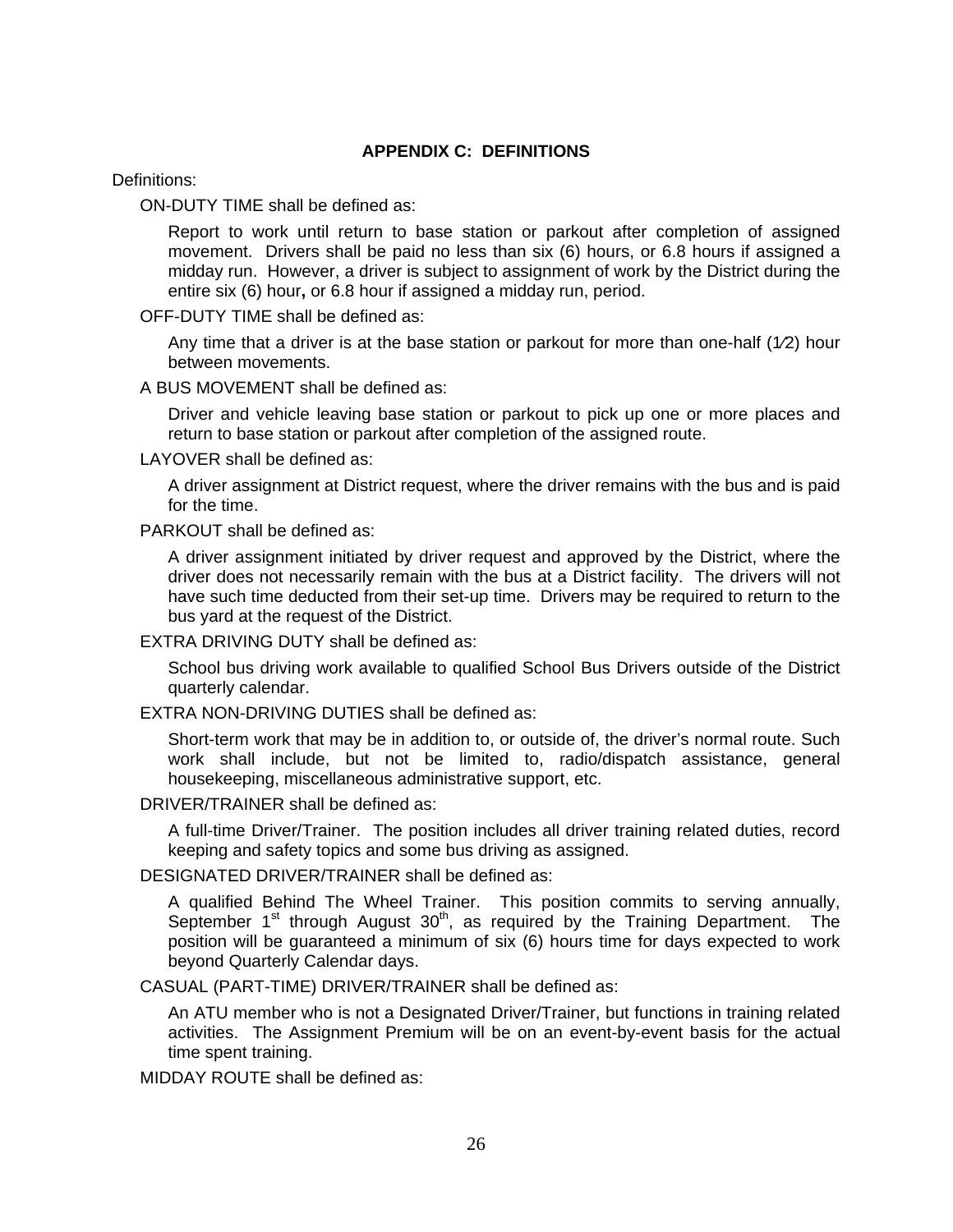A route that begins at least thirty (30) minutes after the completion of an AM route and ends at least thirty (30) minutes from the commencement of a PM route.

SENIORITY shall be defined as:

Length of continuous service as a bus driver with the District.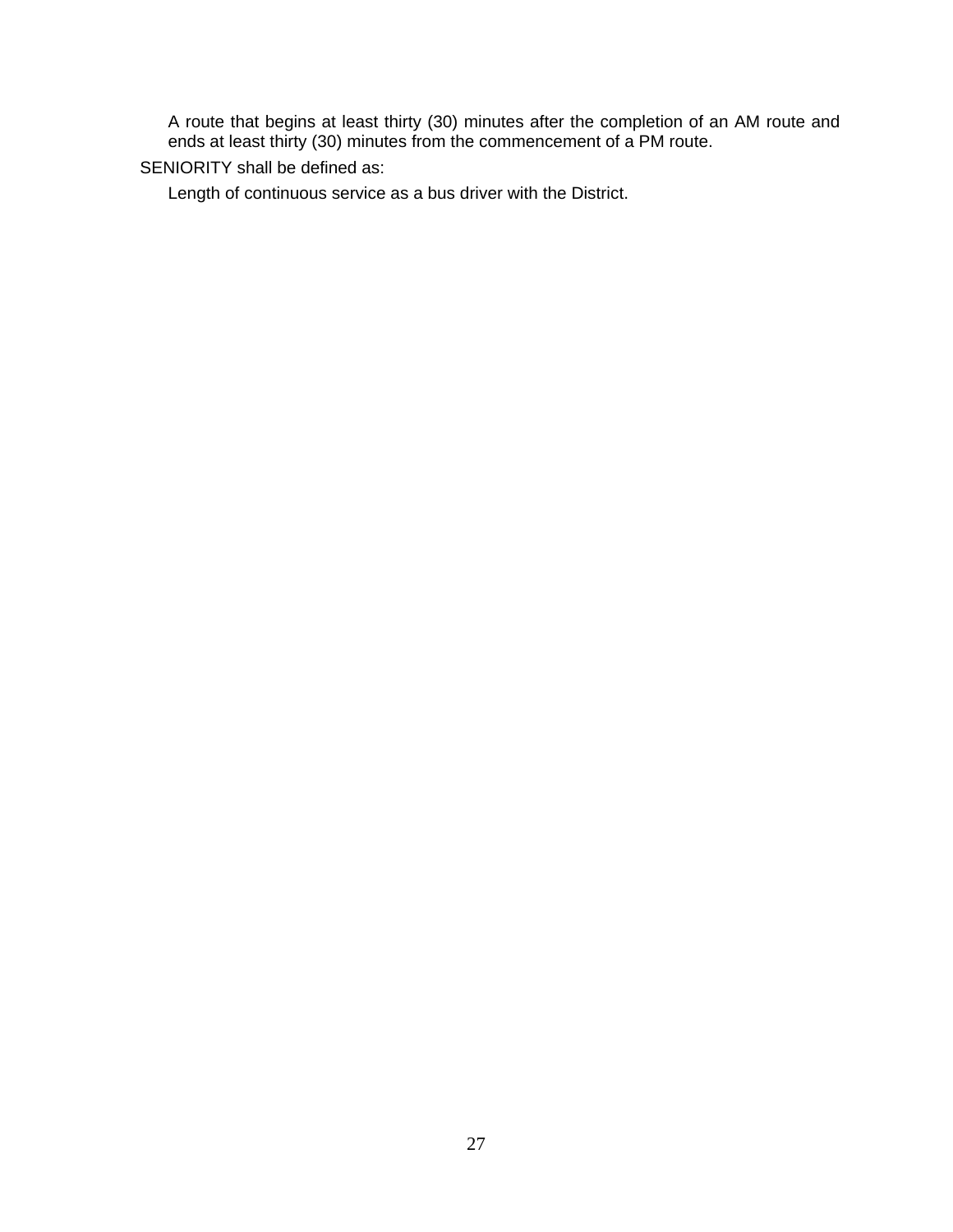## **Appendix D: Type 10 Passenger Car Drivers**

This Appendix represents the terms and conditions of employment for "Type 10 Passenger Car Driver."

- 1. Type 10 Passenger Car Drivers are employed by Portland Public Schools as Student Transportation employees and are assigned to drive type 10 passenger vehicles to transport students to locations along designated routes. Driving type 10 passenger vehicles to transport students is not exclusively bargaining unit work.
- 2. Type 10 Passenger Car Drivers are covered by the collective bargaining agreement between the Amalgamated Transit Union Local 757 and Portland Public Schools except the following provided by:
	- a) Article 13.A.2 and 13.B (Call Back),
	- b) Article 16 (Insurance),
	- c) Article 18 (Reduction of Staff),
	- d) Article 20, section Payroll Checks (Compensation),
	- e) Article 21.A, B, C, D, F, G (Transfer and Assignment),
	- f) Appendix A (except as stated in this agreement),
	- g) Appendix B (Temporary Assignments and Extra Non-Driving Duties)
	- 3. The classification Type 10 Passenger Car Drivers shall be compensated at the rate specified in the Type 10 Wage Scale in Appendix A.
	- 4. Type 10 Passenger Car Drivers will advance to Step 2 on the Type 10 Wage Scale on the first pay period following 900 hours worked with the District. For the purposes of this Section only, all paid hours are considered hours worked. Type 10 Passenger Drivers are not eligible for any additional step increases or longevity premiums.
	- 5. Type 10 Passenger Car Drivers are not eligible to bid on routes. The parties agree the District maintains the exclusive right to assign and direct work and may modify or change route assignments without notice and such change shall be effective immediately.
	- 6. A Type 10 Passenger Car Drivers shall receive a minimum of two (2) hours if assigned to either a morning run or afternoon run only and a minimum of (4) hours when assigned to both a morning and afternoon run.
	- 7. Type 10 Passenger Car Drivers shall be paid on a monthly basis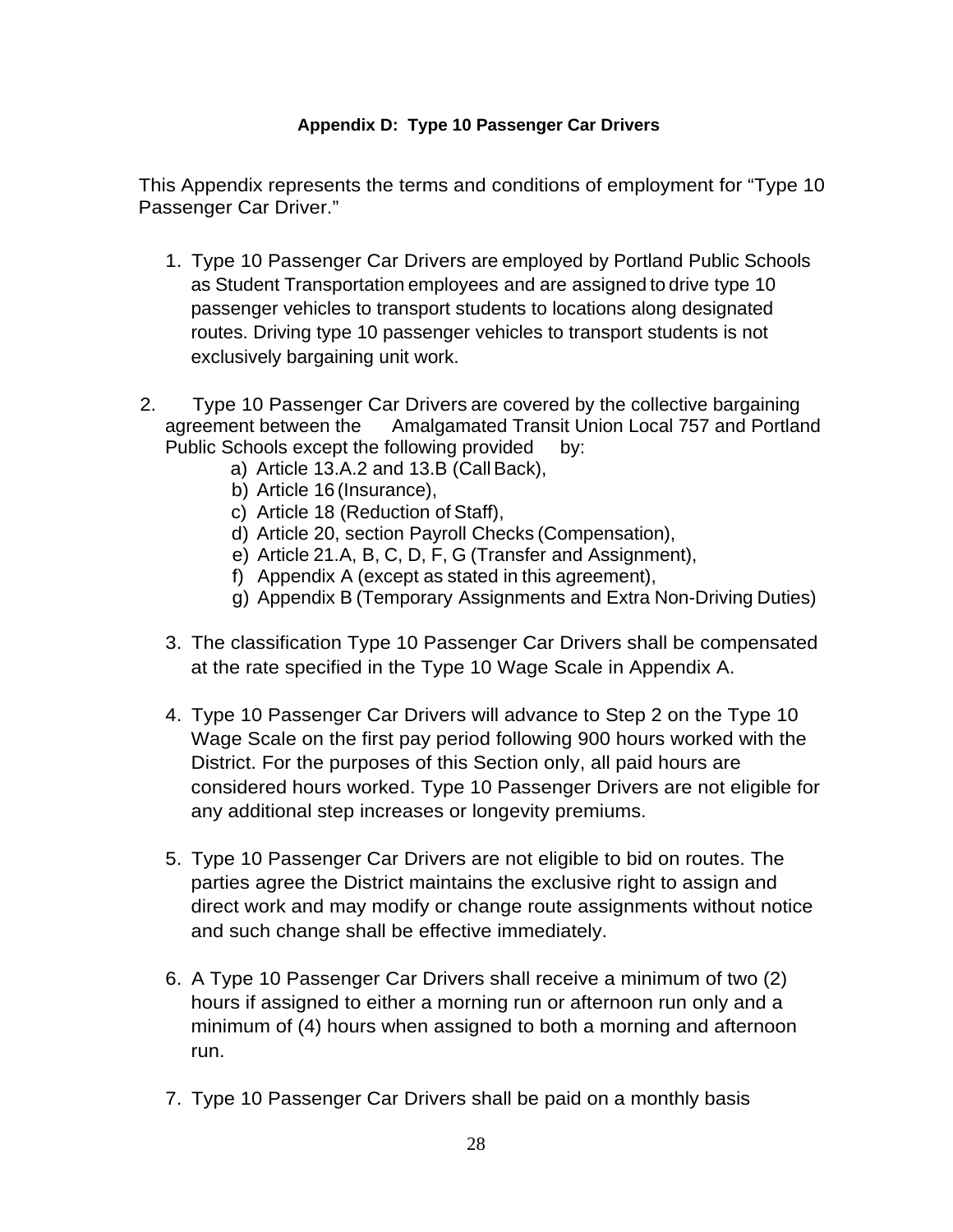consistent with existing District payroll processes for hours worked. Type 10 Passenger Car Drivers are not eligible to receive their annual compensation in ten (10) or twelve (12) monthly payments.

- 8. The District maintains its right to determine routes that are performed by contracted services.
- 9. Other than as specifically stated here or in the collective bargaining agreement between Portland Public Schools and the Amalgamated Transit Union Local 757 this Appendix shall not alter or have effect on the District's control and direction overall all matters of inherent managerial policy or managerial rights.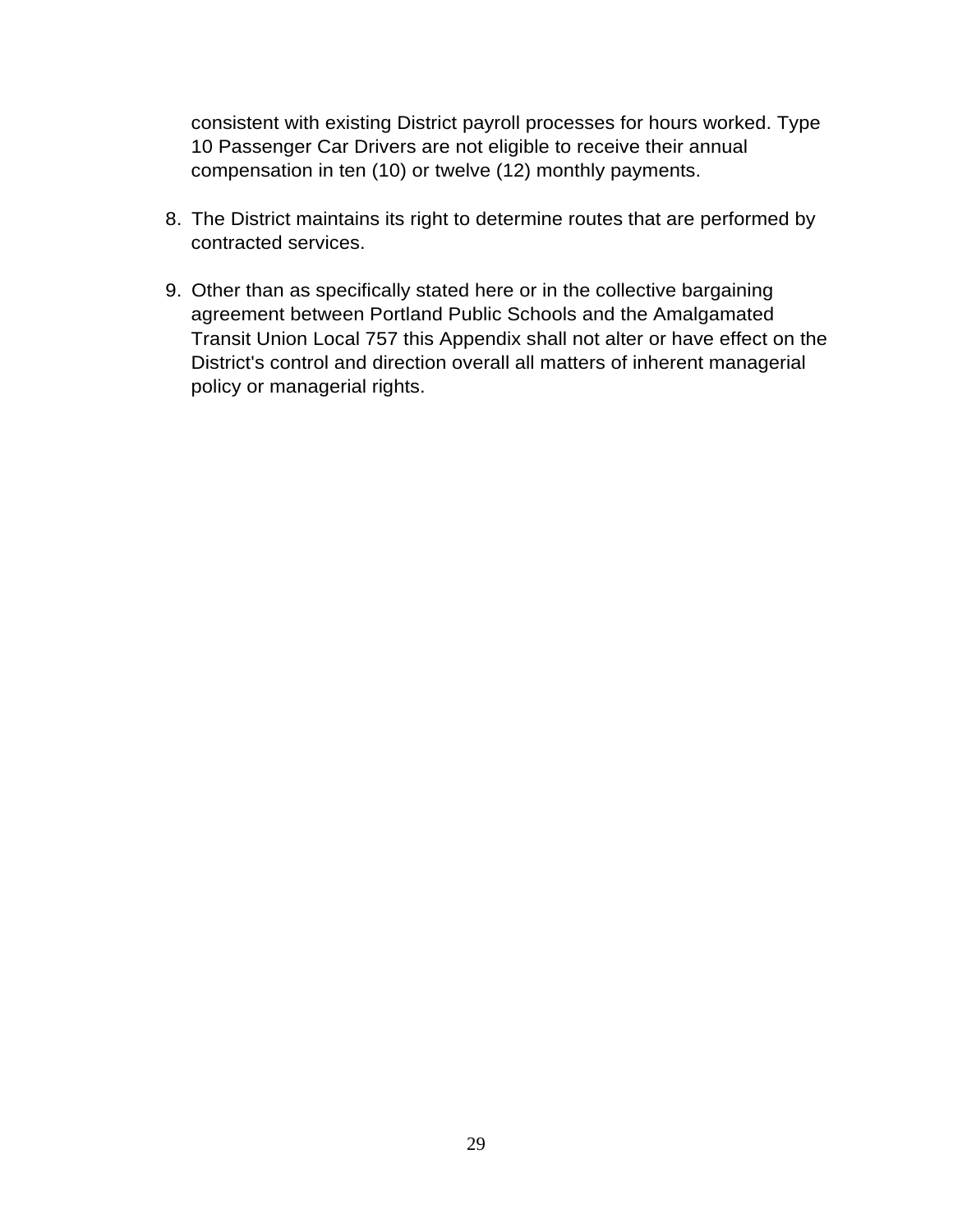## **MEMORANDUM OF UNDERSTANDING LABOR MANAGEMENT COMMITTEE MEETINGS**

For the purpose of improved communication and partnering between the Union and Management, Portland Public Schools and the Amalgamated Transit Union Local 757 agree as follows for the 2017-2019 fiscal years:

- 1) The Union shall select up to three (3) bus drivers from the Student Transportation department to meet with District designated management representatives in one committee approximately once every two (2) months.
- 2) A Human Resources/Labor Relations representative and a Union Business Representative are welcome to attend.
- 3) Additional meetings may be requested as needed by either party and upon mutual agreement the parties shall have a supplemental Labor Management Committee meeting.
- 4) The Joint Labor Management Committee shall serve as a pilot and through mutual agreement, may continue on a year-to-year basis.
- 5) LMC Topics for discussion may include but are not limited to:
	- a. Training
	- b. Health and Safety concerns
	- c. Respectful work environment
	- d. Contracting out, use of Type 10 drivers, and cabs